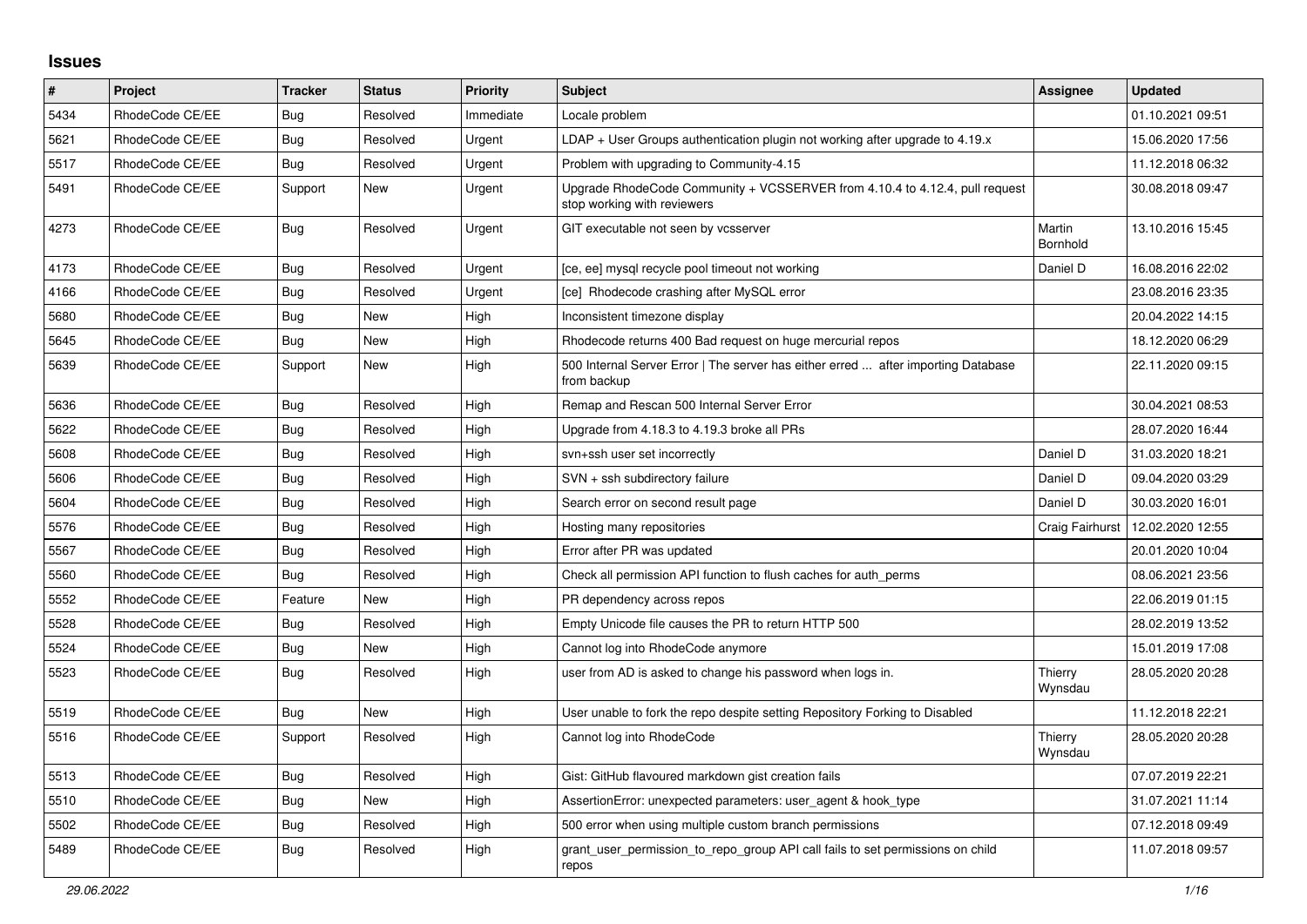| $\pmb{\#}$ | Project         | <b>Tracker</b> | <b>Status</b> | Priority | Subject                                                                                                            | <b>Assignee</b>              | <b>Updated</b>   |
|------------|-----------------|----------------|---------------|----------|--------------------------------------------------------------------------------------------------------------------|------------------------------|------------------|
| 5436       | RhodeCode CE/EE | Bug            | Resolved      | High     | Unable To Open Pull Request in 4.11.2                                                                              |                              | 14.02.2018 11:14 |
| 5433       | RhodeCode CE/EE | <b>Bug</b>     | Resolved      | High     | RhodeCode Community 4.11 doesn't handle HG largefiles extension                                                    |                              | 01.02.2018 20:08 |
| 5414       | RhodeCode CE/EE | Bug            | New           | High     | When Opening New Pull Request, Target Revision Default Is Undesireable                                             |                              | 11.04.2018 23:20 |
| 5399       | RhodeCode CE/EE | <b>Bug</b>     | In Progress   | High     | Issues with Git LFS integration                                                                                    |                              | 07.07.2019 22:21 |
| 5391       | RhodeCode CE/EE | Task           | Resolved      | High     | Secure Email change                                                                                                |                              | 17.04.2018 21:50 |
| 5289       | RhodeCode CE/EE | Feature        | <b>New</b>    | High     | Ability to Upload/Replace a file using the UI                                                                      |                              | 22.09.2017 10:29 |
| 4677       | RhodeCode CE/EE | Support        | Resolved      | High     | API get repo refs not working?                                                                                     |                              | 19.12.2016 11:46 |
| 4304       | RhodeCode CE/EE | Bug            | Resolved      | High     | Search: Internal Server Error                                                                                      |                              | 26.11.2016 16:26 |
| 4268       | RhodeCode CE/EE | Bug            | Resolved      | High     | [ee] default reviewers from changed lines is returning wrong values                                                | Daniel D                     | 06.10.2016 14:35 |
| 4251       | RhodeCode CE/EE | Task           | Feedback      | High     | [customer] Pull request with subrepos                                                                              | Martin<br>Bornhold           | 10.11.2016 17:52 |
| 4243       | RhodeCode CE/EE | Support        | Resolved      | High     | Gist visibility update?                                                                                            | Martin<br>Bornhold           | 27.09.2016 06:40 |
| 4235       | RhodeCode CE/EE | Task           | Resolved      | High     | Support GIT LFS server                                                                                             |                              | 23.03.2017 17:24 |
| 4233       | RhodeCode CE/EE | Bug            | Resolved      | High     | slack, git push problem                                                                                            | Daniel D                     | 26.09.2016 11:56 |
| 4223       | RhodeCode CE/EE | Bug            | Resolved      | High     | [git, tags] annotated tags not appearing in UI                                                                     | Daniel D                     | 12.09.2016 06:12 |
| 4213       | RhodeCode CE/EE | Feature        | New           | High     | Embed PostgreSQL database                                                                                          | Marcin<br>Kuzminski<br>[CTO] | 03.09.2016 23:45 |
| 4206       | RhodeCode CE/EE | Bug            | Resolved      | High     | Error creating SVN groups                                                                                          |                              | 15.09.2016 13:24 |
| 4199       | RhodeCode CE/EE | Bug            | Resolved      | High     | investigate: ongoing SSL problems when switching to 4.X from 3.X                                                   | Johannes<br>Bornhold         | 15.09.2016 13:14 |
| 4184       | RhodeCode CE/EE | Bug            | Resolved      | High     | fix content INT overflow bug                                                                                       | Marcin<br>Kuzminski<br>[CTO] | 23.08.2016 10:31 |
| 4116       | RhodeCode CE/EE | Bug            | New           | High     | [ee] Starting EE or running paster commands like setup-rhodecode does not work<br>without setting LC_ALL properly. |                              | 18.08.2016 21:03 |
| 3372       | RhodeCode CE/EE | Bug            | In Progress   | High     | [Idap, groups] Customer gets an empty list of groups                                                               | Mikhail<br>Chernykh          | 08.06.2016 11:32 |
| 3364       | RhodeCode CE/EE | Support        | New           | High     | Allow Specifying the Commit Message for Pull Request Merges                                                        |                              | 17.04.2018 21:51 |
| 317        | Documentation   | Feature        | New           | High     | Styling                                                                                                            | <b>Brian Butler</b>          | 07.07.2016 10:10 |
| 5679       | RhodeCode CE/EE | Bug            | New           | Normal   | Data directory continues to grow until it fills disk partition                                                     |                              | 25.04.2022 11:42 |
| 5677       | RhodeCode CE/EE | Support        | New           | Normal   | PR cross merge                                                                                                     |                              | 28.01.2022 16:59 |
| 5672       | RhodeCode CE/EE | <b>Bug</b>     | New           | Normal   | Unable to browse git repository folders with # in names                                                            |                              | 16.12.2021 18:13 |
| 5670       | RhodeCode CE/EE | Bug            | New           | Normal   | Repo-level administrators can usurp owner of repoistory                                                            |                              | 01.12.2021 16:18 |
| 5669       | RhodeCode CE/EE | <b>Bug</b>     | Resolved      | Normal   | Mercurial commit messages doesn't show cyrillic symbols                                                            |                              | 01.10.2021 10:39 |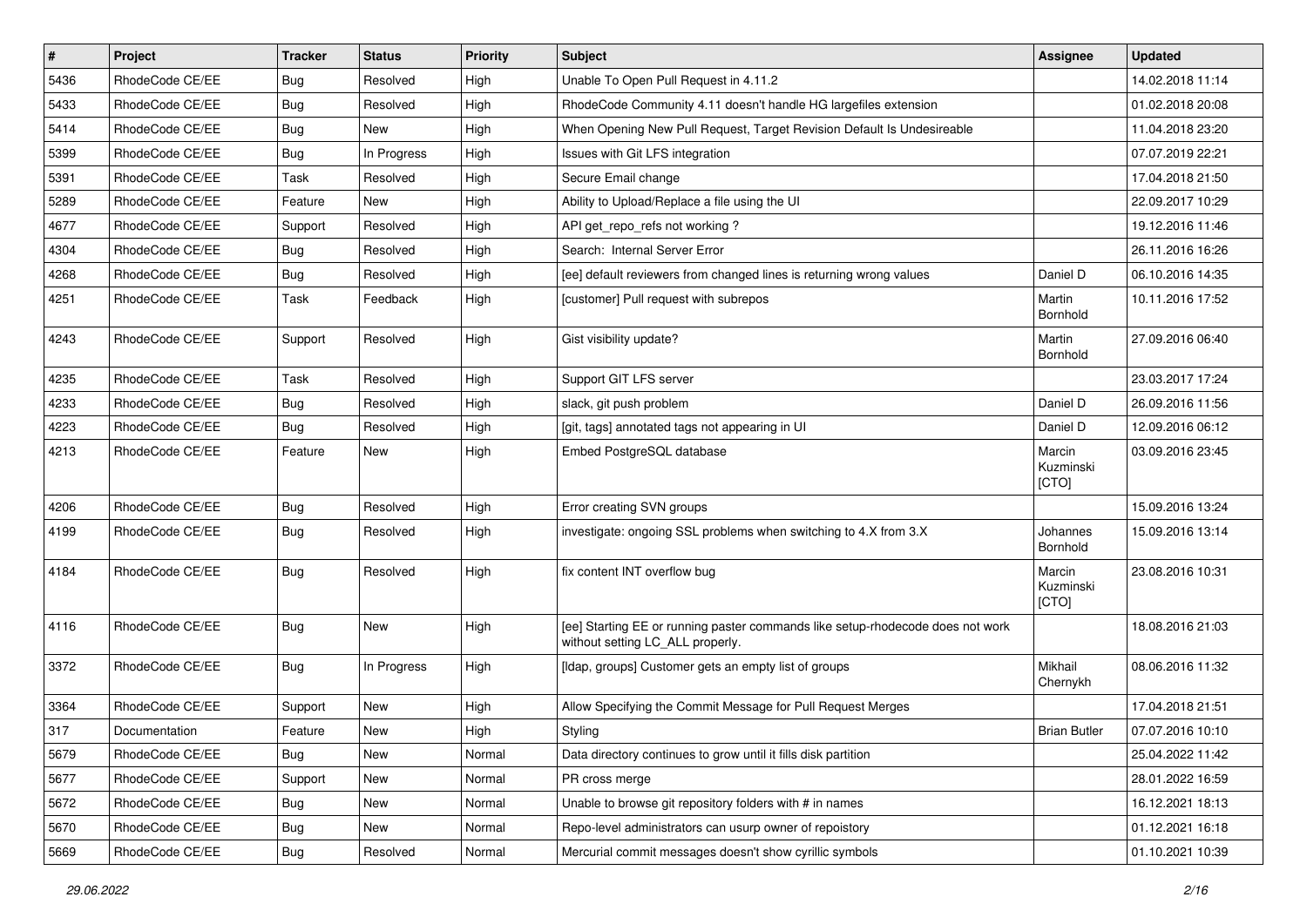| $\pmb{\#}$ | Project         | <b>Tracker</b> | <b>Status</b> | Priority | Subject                                                                                                                              | Assignee                     | <b>Updated</b>   |
|------------|-----------------|----------------|---------------|----------|--------------------------------------------------------------------------------------------------------------------------------------|------------------------------|------------------|
| 5664       | RhodeCode CE/EE | Bug            | New           | Normal   | Regression: When assigning permissions, cannot see own group in auto-complete<br>without special conditions                          |                              | 29.07.2021 10:49 |
| 5662       | RhodeCode CE/EE | Bug            | New           | Normal   | Full text search not working due to crash in whoosh                                                                                  |                              | 07.06.2022 08:31 |
| 5657       | RhodeCode CE/EE | <b>Bug</b>     | New           | Normal   | Error in maintenance page                                                                                                            |                              | 30.03.2021 15:09 |
| 5656       | RhodeCode CE/EE | Bug            | Resolved      | Normal   | Error for branch permission page                                                                                                     |                              | 30.04.2021 08:53 |
| 5655       | RhodeCode CE/EE | <b>Bug</b>     | Resolved      | Normal   | New public gist's id is always auto generated                                                                                        |                              | 01.07.2021 12:06 |
| 5654       | RhodeCode CE/EE | Bug            | New           | Normal   | Comment formatting broken when containing @ in a code block                                                                          |                              | 24.02.2021 12:10 |
| 5653       | RhodeCode CE/EE | Feature        | <b>New</b>    | Normal   | Extend SSH clone to support cloning by repo id.                                                                                      | Marcin<br>Kuzminski<br>[CTO] | 17.02.2021 12:58 |
| 5652       | RhodeCode CE/EE | Bug            | Resolved      | Normal   | Pull Requests: when title and descriptions contains character [] {} and () index out of<br>bound when attempting to comment/approve. |                              | 30.04.2021 08:53 |
| 5651       | RhodeCode CE/EE | <b>Bug</b>     | Resolved      | Normal   | Pull requests can get stuck if the diff is too large (it was created by mistake but we<br>can't open it to delete it)                |                              | 30.04.2021 08:53 |
| 5649       | RhodeCode CE/EE | Bug            | New           | Normal   | test-file-upload                                                                                                                     |                              | 17.12.2020 23:08 |
| 5644       | RhodeCode CE/EE | Bug            | New           | Normal   | PR inks to comments not working if files are collapsed                                                                               |                              | 02.12.2020 10:42 |
| 5642       | RhodeCode CE/EE | Feature        | Resolved      | Normal   | pull request version column in commit list                                                                                           |                              | 30.04.2021 08:53 |
| 5641       | RhodeCode CE/EE | Feature        | New           | Normal   | "Add draft" / (x) button usability                                                                                                   |                              | 30.11.2020 20:53 |
| 5638       | RhodeCode CE/EE | Feature        | New           | Normal   | Add "Copy full url path" button                                                                                                      |                              | 05.02.2021 20:23 |
| 5637       | RhodeCode CE/EE | Feature        | <b>New</b>    | Normal   | Clone URL templates - add per repository/namespace                                                                                   |                              | 29.10.2020 09:38 |
| 5635       | RhodeCode CE/EE | Feature        | Resolved      | Normal   | Remember column sorted by of the "Pull Requests You Participate In" table                                                            |                              | 30.11.2020 22:30 |
| 5634       | RhodeCode CE/EE | Bug            | Resolved      | Normal   | Quick Search Toolbar bugs out if pull request contains unicode double quote<br>character "                                           |                              | 12.10.2020 23:13 |
| 5633       | RhodeCode CE/EE | <b>Bug</b>     | Resolved      | Normal   | Moderately large pull requests fail because inefficient use of reviewer_data_json<br>column in pull requests table                   |                              | 12.10.2020 23:13 |
| 5632       | RhodeCode CE/EE | Bug            | <b>New</b>    | Normal   | Missing Parent Folder for Personal Repo lacks proper handling                                                                        |                              | 03.08.2020 07:56 |
| 5631       | RhodeCode CE/EE | Feature        | New           | Normal   | Change target of PR                                                                                                                  |                              | 31.07.2020 17:05 |
| 5630       | RhodeCode CE/EE | Bug            | <b>New</b>    | Normal   | Inline comments do not follow the line of code                                                                                       |                              | 21.07.2020 11:25 |
| 5629       | RhodeCode CE/EE | Bug            | <b>New</b>    | Normal   | Diff truncated on small files                                                                                                        |                              | 21.07.2020 08:58 |
| 5628       | Documentation   | <b>Bug</b>     | New           | Normal   | Problems with SSH Connection docs                                                                                                    |                              | 06.05.2022 21:14 |
| 5627       | Documentation   | <b>Bug</b>     | New           | Normal   | Immediate re-run of rhodecode-index throws warnings on some repos (and suggests<br>rebuild from scratch)                             |                              | 02.07.2020 19:41 |
| 5626       | RhodeCode CE/EE | Bug            | New           | Normal   | Whoosh full-text indexing is fully indexing all repos, not recognizing forks                                                         |                              | 02.07.2020 19:24 |
| 5625       | Documentation   | Bug            | New           | Normal   | Feedback on RhodeCode Full-text search docs                                                                                          |                              | 02.07.2020 19:22 |
| 5624       | RhodeCode CE/EE | <b>Bug</b>     | New           | Normal   | Timeout when trying to test SMTP email configuration                                                                                 |                              | 01.07.2020 20:01 |
| 5623       | RhodeCode CE/EE | <b>Bug</b>     | Resolved      | Normal   | Credentials for remote repository URL leaking in Repository Header                                                                   |                              | 22.07.2020 00:47 |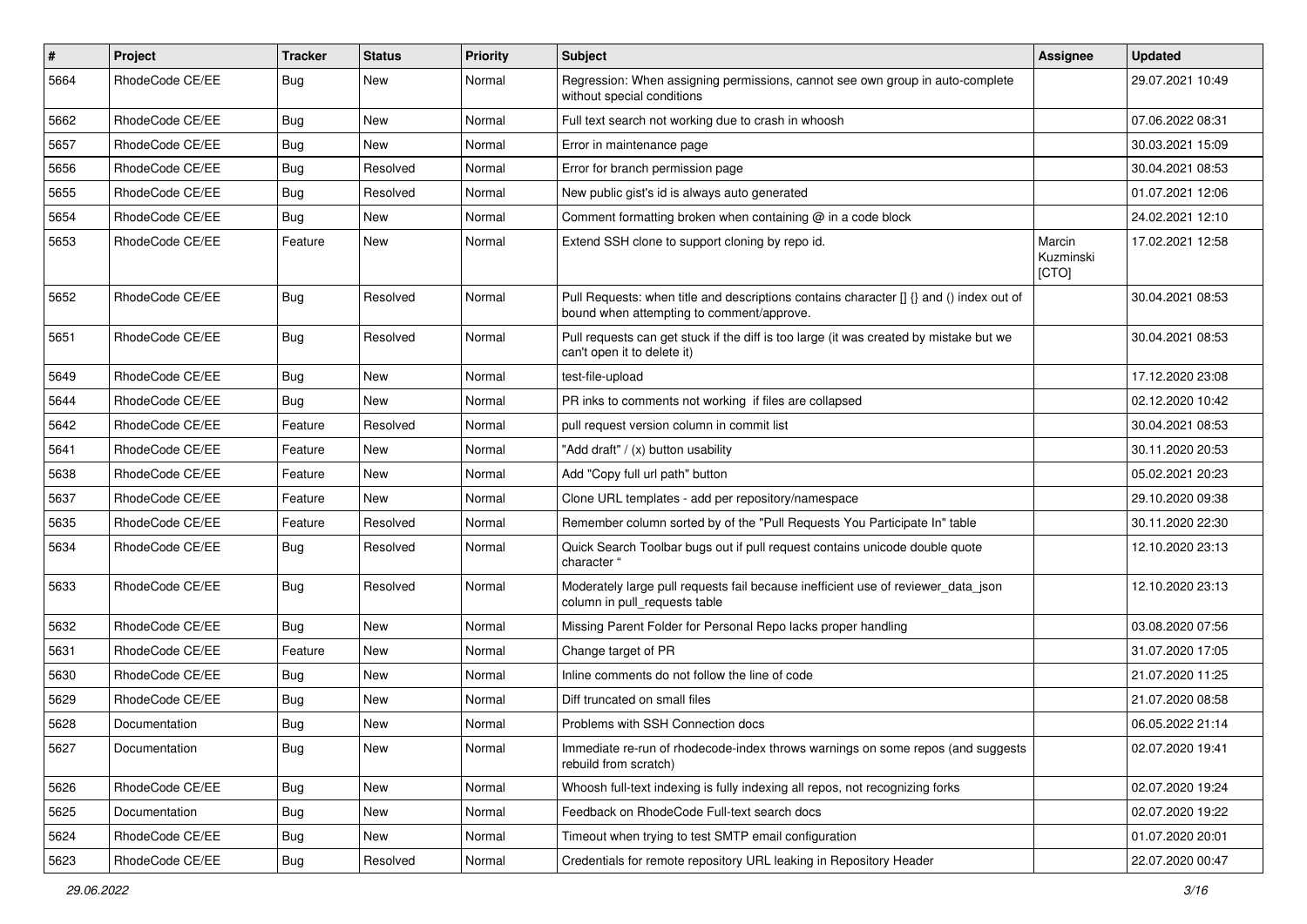| $\vert$ # | Project           | Tracker    | <b>Status</b> | <b>Priority</b> | <b>Subject</b>                                                                                 | <b>Assignee</b> | <b>Updated</b>   |
|-----------|-------------------|------------|---------------|-----------------|------------------------------------------------------------------------------------------------|-----------------|------------------|
| 5620      | RhodeCode CE/EE   | <b>Bug</b> | Resolved      | Normal          | Regression of mail rendering in Thunderbird                                                    |                 | 15.06.2020 16:45 |
| 5619      | RhodeCode CE/EE   | Bug        | Resolved      | Normal          | Setting Landing Commit to SVN Trunk results in Files tab hitting a 404                         |                 | 04.06.2020 23:51 |
| 5618      | RhodeCode CE/EE   | Support    | New           | Normal          | Getting HTTP 502 Bad Gateway when trying to push (or clone) on a slow network                  |                 | 27.05.2020 21:56 |
| 5617      | RhodeCode CE/EE   | Feature    | New           | Normal          | Allow PRs to non-head bookmarks                                                                |                 | 20.05.2020 12:25 |
| 5615      | RhodeCode CE/EE   | Feature    | Resolved      | Normal          | Misleading message in PR diff view "File was deleted in this version"                          | Daniel D        | 23.04.2020 17:40 |
| 5614      | RhodeCode CE/EE   | Feature    | Resolved      | Normal          | Show context function name in hg diffs                                                         |                 | 23.04.2020 13:43 |
| 5611      | RhodeCode CE/EE   | Feature    | Resolved      | Normal          | Add information "is the pull request up to date?" in the PR page                               |                 | 03.10.2021 23:24 |
| 5610      | RhodeCode CE/EE   | Bug        | Resolved      | Normal          | Files navigation looses the at= <name> marker</name>                                           | Daniel D        | 03.10.2021 23:23 |
| 5609      | RhodeCode CE/EE   | Support    | Resolved      | Normal          | Change git diff algorithm                                                                      |                 | 31.03.2020 22:08 |
| 5605      | RhodeCode CE/EE   | <b>Bug</b> | Resolved      | Normal          | Cannot set subversion compatibility to 1.10                                                    |                 | 30.03.2020 17:27 |
| 5603      | RhodeCode CE/EE   | Feature    | Resolved      | Normal          | Code search - highlight matching search terms                                                  |                 | 30.03.2020 11:16 |
| 5602      | RhodeCode CE/EE   | Feature    | Resolved      | Normal          | Copy full path only copies partial                                                             | Daniel D        | 30.03.2020 16:04 |
| 5601      | RhodeCode CE/EE   | Feature    | Resolved      | Normal          | Default navigation should be by branch name not commit id                                      |                 | 04.06.2020 23:51 |
| 5600      | RhodeCode CE/EE   | Feature    | New           | Normal          | Change default repository landing page                                                         |                 | 27.01.2021 01:04 |
| 5599      | RhodeCode CE/EE   | <b>Bug</b> | Resolved      | Normal          | SVN navigation to trunk fails                                                                  | Daniel D        | 04.04.2020 11:21 |
| 5596      | RhodeCode CE/EE   | Bug        | Resolved      | Normal          | Pull Request duplicated after description edit                                                 |                 | 14.04.2020 13:28 |
| 5595      | RhodeCode CE/EE   | Feature    | New           | Normal          | Group code review mail notification                                                            |                 | 03.03.2020 10:17 |
| 5594      | RhodeCode CE/EE   | <b>Bug</b> | Resolved      | Normal          | Credentials in Repository Settings for Pull requests are exposed                               |                 | 28.05.2020 20:25 |
| 5593      | RhodeCode CE/EE   | Support    | New           | Normal          | <b>SSH</b> connections                                                                         |                 | 17.02.2020 16:18 |
| 5591      | Documentation     | Support    | New           | Normal          | documentation typo                                                                             |                 | 04.02.2020 19:43 |
| 5590      | RhodeCode CE/EE   | <b>Bug</b> | New           | Normal          | Pull Request creation takes 2 minutes                                                          |                 | 28.05.2020 20:48 |
| 5588      | RhodeCode CE/EE   | <b>Bug</b> | New           | Normal          | wrong rendering of issue tracker pattern                                                       |                 | 29.01.2020 11:24 |
| 5587      | RhodeCode CE/EE   | Bug        | Resolved      | Normal          | Broken metatags in 4.18.1                                                                      | Marcin Lulek    | 29.01.2020 11:46 |
| 5586      | RhodeCode CE/EE   | Feature    | <b>New</b>    | Normal          | @mention should be a link                                                                      |                 | 29.01.2020 11:46 |
| 5585      | RhodeCode CE/EE   | Feature    | Resolved      | Normal          | Minimize downtime on rccontrol upgrade                                                         |                 | 27.03.2020 09:45 |
| 5584      | RhodeCode CE/EE   | Feature    | New           | Normal          | "update pull request link" message on vcs client                                               |                 | 23.01.2020 10:32 |
| 5583      | RhodeCode CE/EE   | Feature    | Resolved      | Normal          | rcextensions hook for pull request comment                                                     |                 | 23.04.2020 13:42 |
| 5582      | RhodeCode Control | Feature    | New           | Normal          | Add the version number of a PR in the HTTP API                                                 |                 | 15.01.2020 10:45 |
| 5581      | RhodeCode CE/EE   | Feature    | Resolved      | Normal          | expose `send_email` option in the HTTP API, for `comment_commit` and<br>`comment_pull_request` | Daniel D        | 29.01.2020 11:46 |
| 5579      | RhodeCode CE/EE   | Bug        | Resolved      | Normal          | JS bug when a commit message can be parsed as a number                                         | Daniel D        | 20.01.2020 10:04 |
| 5574      | RhodeCode CE/EE   | Feature    | Resolved      | Normal          | ha: Information for external hooks                                                             |                 | 30.07.2020 15:40 |
| 5573      | RhodeCode CE/EE   | Bug        | Resolved      | Normal          | Wrong notification Base Url for Email-Integrations                                             |                 | 16.01.2020 08:53 |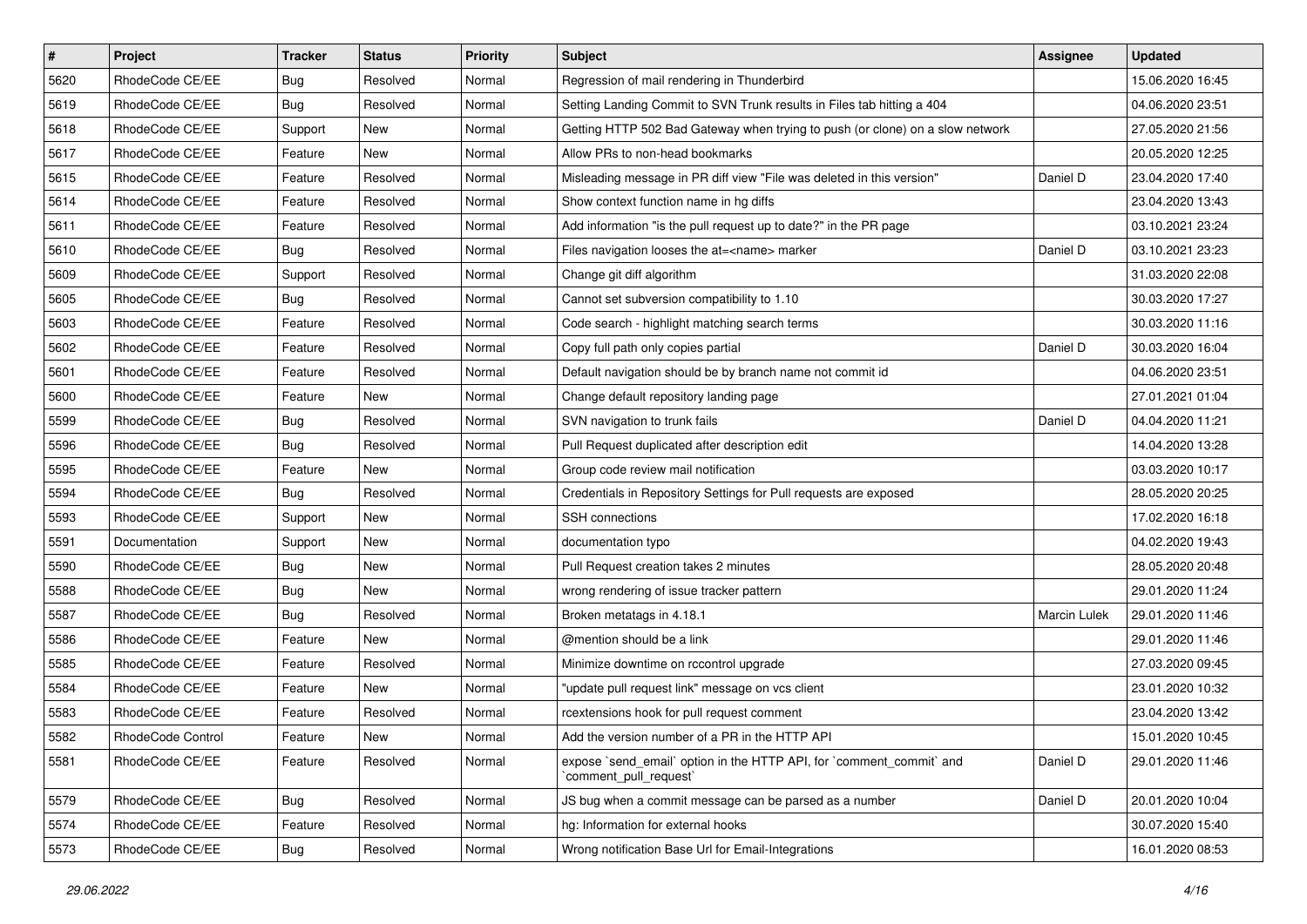| $\sharp$ | Project           | <b>Tracker</b> | <b>Status</b> | <b>Priority</b> | <b>Subject</b>                                                                                                                    | <b>Assignee</b>    | <b>Updated</b>   |
|----------|-------------------|----------------|---------------|-----------------|-----------------------------------------------------------------------------------------------------------------------------------|--------------------|------------------|
| 5571     | RhodeCode CE/EE   | <b>Bug</b>     | Resolved      | Normal          | redmine does not work with firefox any more                                                                                       |                    | 25.10.2019 12:38 |
| 5570     | RhodeCode CE/EE   | Bug            | New           | Normal          | Remap repositories always fail in RhodeCode community                                                                             |                    | 04.10.2019 14:50 |
| 5569     | RhodeCode CE/EE   | <b>Bug</b>     | Resolved      | Normal          | SshWrapper error                                                                                                                  |                    | 21.01.2020 02:02 |
| 5561     | RhodeCode CE/EE   | Bug            | Resolved      | Normal          | PR diff doesn't update when target changes                                                                                        |                    | 21.05.2020 11:53 |
| 5559     | RhodeCode CE/EE   | Bug            | <b>New</b>    | Normal          | Timezone handling issue on repos list                                                                                             |                    | 07.07.2019 22:19 |
| 5557     | RhodeCode CE/EE   | Bug            | Resolved      | Normal          | Consider removing slashes from the RSS feed names                                                                                 |                    | 31.10.2019 19:54 |
| 5556     | RhodeCode CE/EE   | <b>Bug</b>     | New           | Normal          | After upgrade RhodeCode Enterprise, pull request via API adds repo owner as<br>default reviewer                                   |                    | 01.01.2020 13:09 |
| 5555     | RhodeCode CE/EE   | Bug            | Resolved      | Normal          | Making Repository Public does not update the Default User Permissions                                                             |                    | 28.05.2020 20:26 |
| 5554     | RhodeCode CE/EE   | Support        | Resolved      | Normal          | How to increase number of commits shown in pagination on dashboard and<br>changelog                                               |                    | 21.01.2020 02:08 |
| 5553     | RhodeCode CE/EE   | Bug            | New           | Normal          | Exceptions Tracker - Exception ID: 140095575901360 after upgrade to the lastes<br>version                                         | Thierry<br>Wynsdau | 10.07.2019 10:33 |
| 5551     | Documentation     | Bug            | New           | Normal          | Mention LargeFile and LFS in the Backup page                                                                                      |                    | 21.04.2019 20:58 |
| 5550     | RhodeCode CE/EE   | Bug            | New           | Normal          | 500 Internal Server Error   The server has either erred or is incapable of performing<br>the requested operation.                 |                    | 18.04.2019 17:12 |
| 5548     | RhodeCode CE/EE   | Feature        | <b>New</b>    | Normal          | Initial Search API                                                                                                                | Peter Colledge     | 07.07.2019 22:21 |
| 5547     | RhodeCode CE/EE   | Bug            | <b>New</b>    | Normal          | UI not consistent between Firefox and Chrome                                                                                      |                    | 01.03.2019 23:35 |
| 5546     | RhodeCode CE/EE   | Support        | Resolved      | Normal          | experiments with mercurial 4.9                                                                                                    |                    | 26.03.2019 09:23 |
| 5545     | RhodeCode CE/EE   | Bug            | New           | Normal          | Merge commit to contain the username/reponame of the origin                                                                       |                    | 28.02.2019 13:46 |
| 5544     | RhodeCode CE/EE   | Support        | Resolved      | Normal          | Use of authentication token with LDAP account results in account lockout when max<br>bad password attempts are configured in LDAP |                    | 27.02.2019 10:09 |
| 5543     | RhodeCode CE/EE   | Feature        | New           | Normal          | Repo API should have equivalent get_repo_audit_logs() to User API call<br>get_user_audit_logs()                                   |                    | 26.02.2019 12:22 |
| 5541     | RhodeCode CE/EE   | Support        | New           | Normal          | <b>SVN Settings: Repository Patterns</b>                                                                                          |                    | 16.12.2019 15:35 |
| 5540     | RhodeCode CE/EE   | <b>Bug</b>     | New           | Normal          | Rhode Code 4.15.2 VCS Caching(?) behaviour                                                                                        |                    | 25.02.2019 17:01 |
| 5538     | RhodeCode CE/EE   | Bug            | New           | Normal          | internal server error (UnicodeDecodeError) during rhodecode-index request                                                         |                    | 20.02.2019 14:43 |
| 5537     | RhodeCode CE/EE   | Task           | Resolved      | Normal          | Add owner to create pull request API                                                                                              |                    | 28.02.2019 13:52 |
| 5535     | RhodeCode Control | <b>Bug</b>     | New           | Normal          | improper rollback on upgrade failure                                                                                              |                    | 09.02.2019 21:12 |
| 5534     | RhodeCode Control | Feature        | New           | Normal          | extract/preload subcommand                                                                                                        |                    | 14.02.2019 14:45 |
| 5533     | RhodeCode Control | Feature        | In Progress   | Normal          | Support busybox tar                                                                                                               |                    | 09.02.2019 22:09 |
| 5531     | RhodeCode Tools   | <b>Bug</b>     | New           | Normal          | rhodecode-index: default cli opts overwrite given mapping file                                                                    |                    | 17.07.2020 17:36 |
| 5530     | RhodeCode CE/EE   | Bug            | Resolved      | Normal          | Email integration has incorrect url                                                                                               |                    | 09.02.2019 10:33 |
| 5529     | Documentation     | Support        | <b>New</b>    | Normal          | Documentation does not detail watched repositories                                                                                |                    | 07.02.2019 00:16 |
| 5527     | RhodeCode CE/EE   | Support        | New           | Normal          | API: expose human readable failure reason                                                                                         |                    | 30.01.2019 17:43 |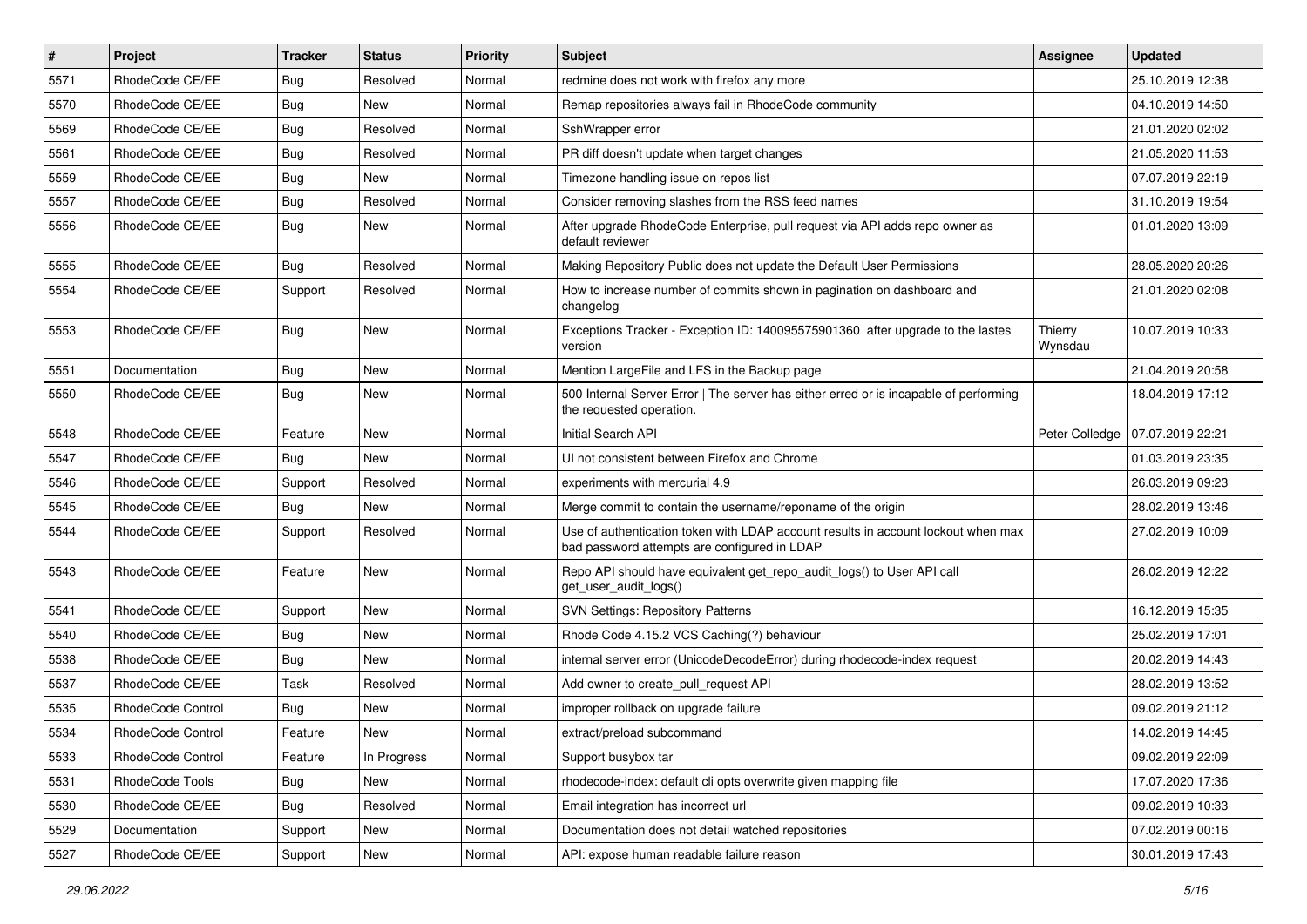| $\vert$ # | Project           | <b>Tracker</b> | <b>Status</b> | <b>Priority</b> | Subject                                                                                  | <b>Assignee</b> | <b>Updated</b>   |
|-----------|-------------------|----------------|---------------|-----------------|------------------------------------------------------------------------------------------|-----------------|------------------|
| 5521      | RhodeCode CE/EE   | <b>Bug</b>     | Resolved      | Normal          | Proxing SVN http requests does not work when using prefix for rhodecode.                 |                 | 28.02.2019 13:52 |
| 5520      | RhodeCode CE/EE   | Feature        | Resolved      | Normal          | Show the head commits shas when the merge is prevented due to multiple heads             |                 | 28.02.2019 13:52 |
| 5518      | RhodeCode CE/EE   | Bug            | Resolved      | Normal          | Zero-sized files in /rhodecode/config/rcextensions/examples                              |                 | 21.01.2020 02:18 |
| 5515      | RhodeCode CE/EE   | <b>Bug</b>     | Resolved      | Normal          | PR default reviewer is incorrect                                                         |                 | 28.02.2019 13:52 |
| 5512      | RhodeCode CE/EE   | Bug            | New           | Normal          | Show commit phase in summary view                                                        |                 | 09.11.2018 21:37 |
| 5511      | RhodeCode CE/EE   | Feature        | New           | Normal          | New feature to synchronize the fork with the remote repo from the summary page           |                 | 13.11.2018 01:23 |
| 5509      | RhodeCode CE/EE   | <b>Bug</b>     | New           | Normal          | Remove `!important attributes` from UI elements                                          |                 | 07.12.2018 07:40 |
| 5507      | RhodeCode CE/EE   | Bug            | Resolved      | Normal          | Markdown rendering needs improvement                                                     |                 | 15.08.2019 15:40 |
| 5506      | RhodeCode CE/EE   | <b>Bug</b>     | New           | Normal          | Web UI fonts are not looking good and is difficult to read for people with low vision    |                 | 26.10.2018 09:38 |
| 5505      | RhodeCode CE/EE   | <b>Bug</b>     | Resolved      | Normal          | Notification emails from RhodeCode is garbled in Outlook 2016 web client                 |                 | 07.12.2018 09:49 |
| 5504      | RhodeCode CE/EE   | Feature        | New           | Normal          | Buttons to copy commit hash and to expand the commit message in the repo<br>summary view |                 | 26.10.2018 00:59 |
| 5503      | RhodeCode CE/EE   | Support        | New           | Normal          | failed to upgrade to 4.13.3                                                              |                 | 06.11.2018 18:28 |
| 5501      | RhodeCode Control | Bug            | New           | Normal          | rccontrol throwing rccontrol.lib.exceptions.SupervisorFailedToStart                      |                 | 19.05.2022 19:32 |
| 5500      | RhodeCode CE/EE   | Bug            | New           | Normal          | How to enable/set "RC_SKIP_HOOKS" to disable svn hooks?                                  |                 | 02.10.2018 07:45 |
| 5499      | RhodeCode CE/EE   | Support        | New           | Normal          | ERROR [celery.worker.consumer.consumer] consumer: Cannot connect                         |                 | 11.09.2018 08:39 |
| 5497      | RhodeCode CE/EE   | Support        | New           | Normal          | hg push hangs                                                                            |                 | 30.08.2018 22:15 |
| 5496      | RhodeCode CE/EE   | Support        | New           | Normal          | database migration 4.11.6 mysql to 4.12.4 postgres                                       |                 | 27.08.2018 21:17 |
| 5495      | RhodeCode CE/EE   | Support        | New           | Normal          | Idap to crowd users_groups sync source                                                   |                 | 10.09.2018 22:09 |
| 5494      | RhodeCode CE/EE   | <b>Bug</b>     | New           | Normal          | rccontrol's python package management causes slow VCS SSH                                |                 | 02.04.2019 11:56 |
| 5492      | RhodeCode CE/EE   | Bug            | <b>New</b>    | Normal          | VCSServer + SVN 1.10                                                                     |                 | 26.07.2018 15:01 |
| 5490      | RhodeCode CE/EE   | <b>Bug</b>     | Resolved      | Normal          | Changes to repo group permissions via API are not audit logged                           |                 | 28.02.2019 13:52 |
| 5484      | RhodeCode CE/EE   | Support        | <b>New</b>    | Normal          | Setting up ssh, remote hg not found                                                      |                 | 06.07.2018 23:41 |
| 5482      | RhodeCode CE/EE   | Bug            | Resolved      | Normal          | Changing a repo's 'Remote pull uri' in its Settings fails with 'No repo type specified'  |                 | 31.10.2018 08:37 |
| 5475      | RhodeCode CE/EE   | <b>Bug</b>     | New           | Normal          | Unable to locate user in OpenLDAP directory via Idaps                                    |                 | 08.06.2018 20:06 |
| 5471      | RhodeCode CE/EE   | <b>Bug</b>     | New           | Normal          | Webhook integration failing: need more than 3 values to unpack                           |                 | 01.06.2018 02:26 |
| 5469      | RhodeCode CE/EE   | Feature        | Resolved      | Normal          | elastisearch > 2.x not supported ?                                                       |                 | 21.01.2020 02:19 |
| 5468      | RhodeCode CE/EE   | Support        | New           | Normal          | Check logic for updating last commit for repository groups                               |                 | 30.08.2018 09:47 |
| 5462      | RhodeCode CE/EE   | Bug            | New           | Normal          | create repo api fails with celery enabled                                                |                 | 10.07.2018 17:49 |
| 5461      | RhodeCode CE/EE   | Bug            | Resolved      | Normal          | Changes to user group permissions via API are not audit logged                           |                 | 30.08.2018 09:47 |
| 5457      | RhodeCode CE/EE   | <b>Bug</b>     | Resolved      | Normal          | Internal server error on full-text search settings page with Elasticsearch               |                 | 16.04.2018 09:08 |
| 5450      | RhodeCode Tools   | Bug            | New           | Normal          | rhodecode-api get license info no longer works                                           |                 | 17.07.2018 15:01 |
| 5444      | RhodeCode CE/EE   | <b>Bug</b>     | Resolved      | Normal          | Error while creating a pull request on a Mercurial repository                            |                 | 17.04.2018 22:29 |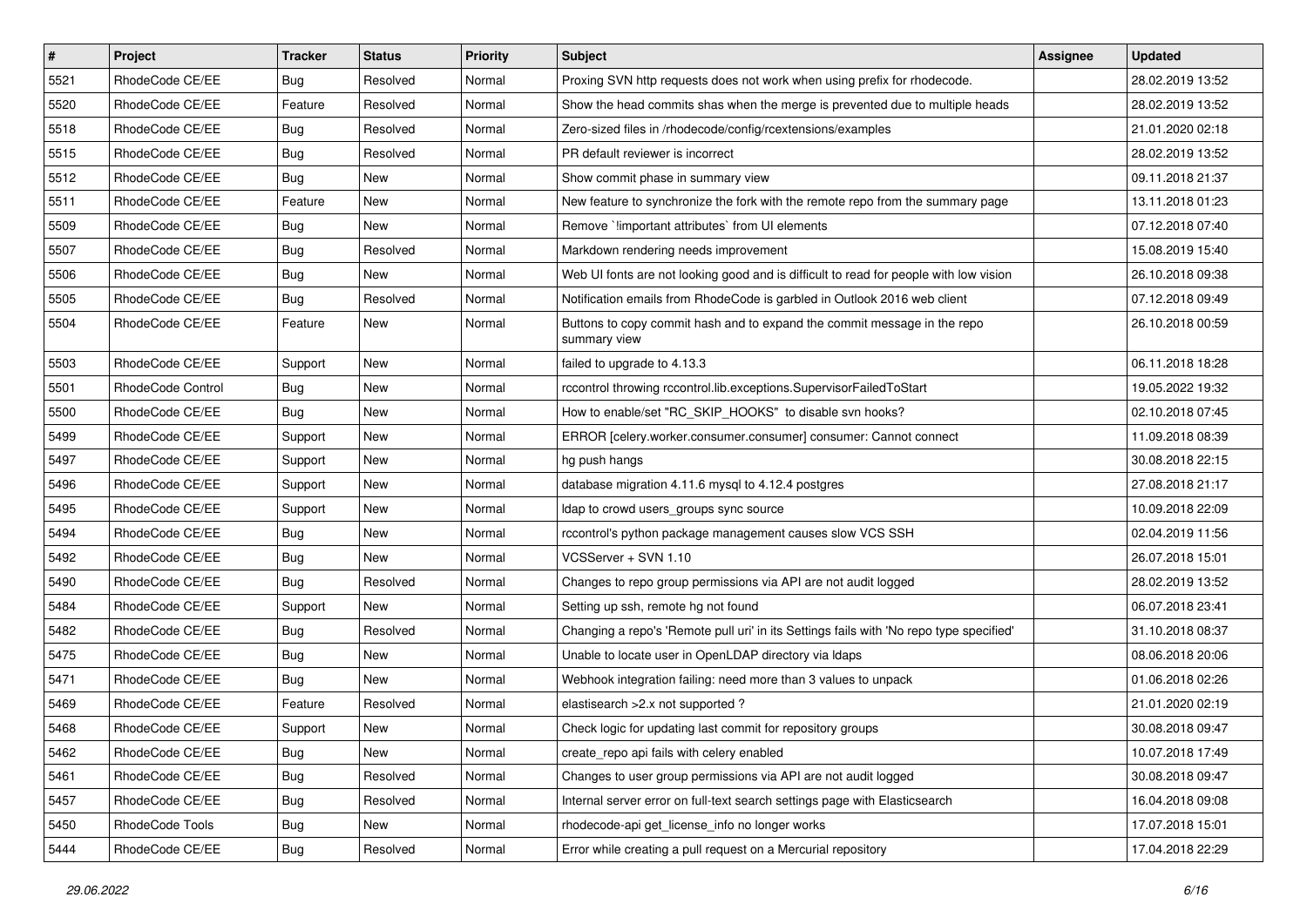| $\pmb{\#}$ | <b>Project</b>  | <b>Tracker</b> | <b>Status</b> | Priority | Subject                                                                                                                                                                              | Assignee                       | <b>Updated</b>                    |
|------------|-----------------|----------------|---------------|----------|--------------------------------------------------------------------------------------------------------------------------------------------------------------------------------------|--------------------------------|-----------------------------------|
| 5423       | Documentation   | Support        | Resolved      | Normal   | API-Documentation for Method "create_repo_group" faulty                                                                                                                              |                                | 22.01.2018 16:23                  |
| 5412       | RhodeCode CE/EE | Bug            | Resolved      | Normal   | Webhook for "pullrequest commented" event returns incomplete data                                                                                                                    |                                | 27.02.2018 18:00                  |
| 5410       | RhodeCode CE/EE | Bug            | <b>New</b>    | Normal   | After converting to CE, we get the following error when trying to view some repos in<br>the UI: "UnicodeDecodeError: 'ascii' codec can't decode byte" (full error in<br>Description) |                                | 25.01.2018 20:45                  |
| 5406       | RhodeCode CE/EE | Bug            | New           | Normal   | <b>Installer Fails</b>                                                                                                                                                               |                                | 01.12.2017 11:52                  |
| 5405       | RhodeCode CE/EE | Bug            | New           | Normal   | Add repository from UI leads to HTTP/404                                                                                                                                             |                                | 28.11.2017 11:39                  |
| 5404       | RhodeCode CE/EE | Task           | New           | Normal   | Add an option to detach review rules when deleting an user                                                                                                                           |                                | 22.11.2017 11:23                  |
| 5400       | RhodeCode CE/EE | Task           | <b>New</b>    | Normal   | User group - subgroup support                                                                                                                                                        |                                | 06.11.2017 22:00                  |
| 5396       | RhodeCode CE/EE | Feature        | Resolved      | Normal   | Merge state with shadow repo should be created during pull request                                                                                                                   |                                | 12.10.2017 21:57                  |
| 5395       | RhodeCode CE/EE | Support        | Resolved      | Normal   | Svn protocols and performance                                                                                                                                                        |                                | 04.04.2019 18:08                  |
| 5394       | RhodeCode CE/EE | Support        | New           | Normal   | SVN to Git / Mercurial Migration                                                                                                                                                     |                                | 03.10.2017 09:29                  |
| 5386       | RhodeCode CE/EE | Task           | Resolved      | Normal   | Increase security for Email Change                                                                                                                                                   | Marcin<br>Kuzminski<br>[CTO]   | 17.02.2018 17:29                  |
| 5382       | RhodeCode CE/EE | Feature        | <b>New</b>    | Normal   | Support for repository aliases                                                                                                                                                       | Marcin<br>Kuzminski<br>[CTO]   | 04.09.2017 15:17                  |
| 5381       | RhodeCode CE/EE | Bug            | Resolved      | Normal   | Email integration changeset links invalid                                                                                                                                            |                                | 06.09.2017 12:29                  |
| 5380       | RhodeCode CE/EE | Bug            | Resolved      | Normal   | repo commits pageintion error                                                                                                                                                        |                                | 06.09.2017 19:16                  |
| 5379       | RhodeCode CE/EE | Bug            | Resolved      | Normal   | Journal RSS feed errors                                                                                                                                                              |                                | 01.09.2017 16:40                  |
| 5376       | RhodeCode CE/EE | Bug            | Resolved      | Normal   | error: pretxnchangegroup.acl hook failed: acl: user "" denied on branch "default"                                                                                                    |                                | 16.08.2017 19:45                  |
| 5375       | RhodeCode CE/EE | Support        | Resolved      | Normal   | How do I configure "Go to" to just search repository names?                                                                                                                          |                                | 16.08.2017 18:00                  |
| 5371       | RhodeCode CE/EE | <b>Bug</b>     | <b>New</b>    | Normal   | Comment times in Pull Requests are off by 1 day                                                                                                                                      |                                | 10.04.2018 15:11                  |
| 5368       | RhodeCode CE/EE | Feature        | Resolved      | Normal   | Mercurial: Close branch before merging it                                                                                                                                            |                                | Mathieu Cantin   21.01.2020 02:11 |
| 5348       | Documentation   | Bug            | <b>New</b>    | Normal   | Uninstall documentaion missing some steps                                                                                                                                            |                                | 06.07.2017 10:25                  |
| 5347       | Documentation   | Bug            | New           | Normal   | Post Install steps should include Apache or Nginx setup.                                                                                                                             |                                | 06.07.2017 10:23                  |
| 5343       | RhodeCode CE/EE | Task           | Resolved      | Normal   | SSH key management and SSH support                                                                                                                                                   |                                | 18.08.2017 23:50                  |
| 5337       | RhodeCode CE/EE | Bug            | Resolved      | Normal   | Possible memory leak after few Git Pull Requests                                                                                                                                     |                                | 08.08.2017 13:08                  |
| 5326       | RhodeCode CE/EE | Task           | Resolved      | Normal   | Public usergroup profile                                                                                                                                                             | <b>Bartłomiei</b><br>Wołyńczyk | 22.02.2018 15:44                  |
| 5321       | RhodeCode CE/EE | Feature        | Resolved      | Normal   | Audit logs                                                                                                                                                                           |                                | 21.06.2017 12:49                  |
| 5316       | RhodeCode CE/EE | Feature        | In Progress   | Normal   | UI should provide checkout URL for a SVN path                                                                                                                                        |                                | 06.11.2017 21:59                  |
| 5304       | RhodeCode CE/EE | <b>Bug</b>     | Resolved      | Normal   | Email template not correct                                                                                                                                                           |                                | 31.10.2018 08:36                  |
| 5297       | RhodeCode CE/EE | Bug            | Resolved      | Normal   | Locale fails on a SuSE system                                                                                                                                                        |                                | 31.10.2018 08:36                  |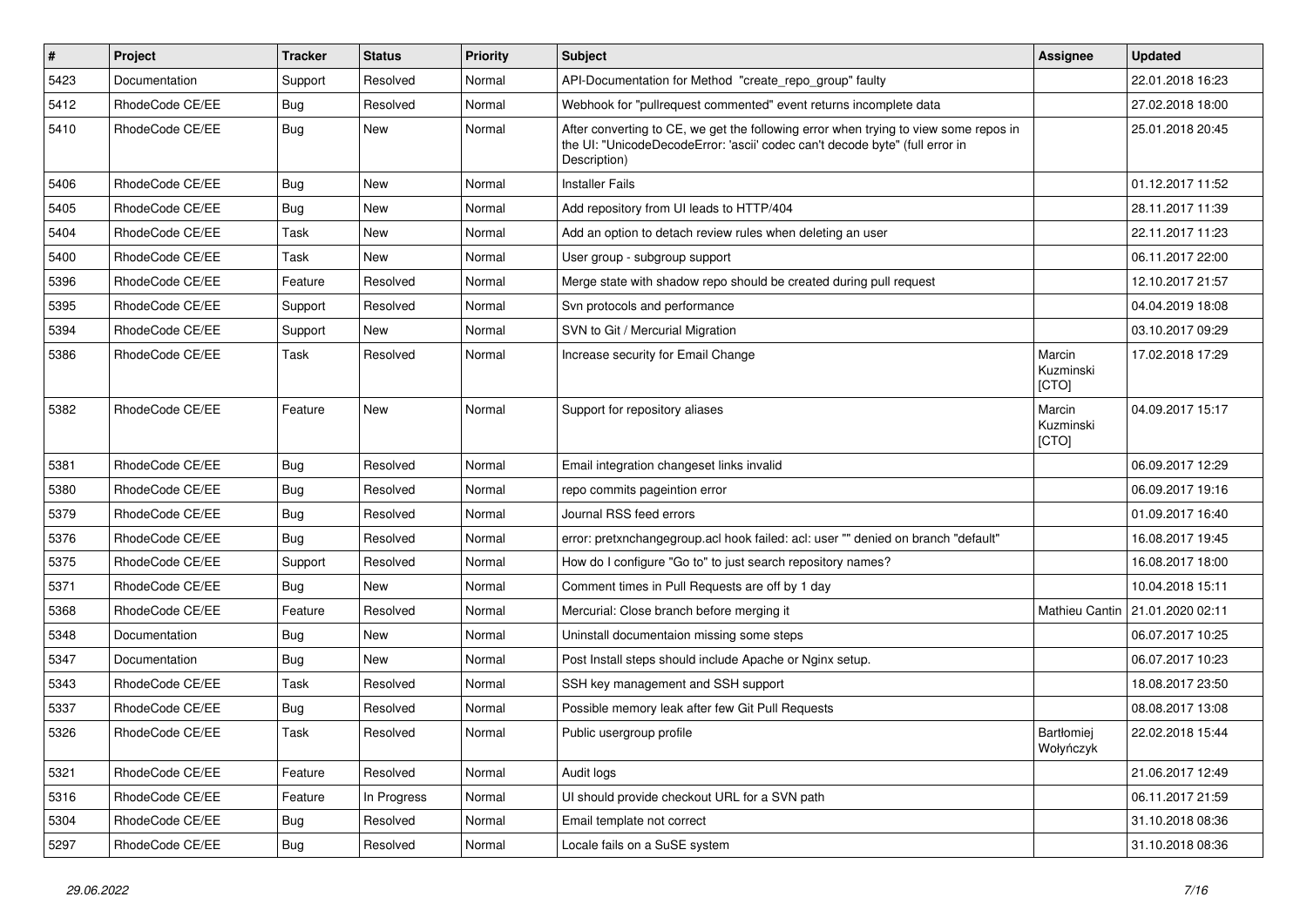| $\pmb{\#}$ | Project         | <b>Tracker</b> | <b>Status</b> | <b>Priority</b> | Subject                                                                                       | <b>Assignee</b>              | <b>Updated</b>   |
|------------|-----------------|----------------|---------------|-----------------|-----------------------------------------------------------------------------------------------|------------------------------|------------------|
| 5278       | RhodeCode CE/EE | Feature        | New           | Normal          | Require support for git repositories of the form git://                                       |                              | 13.04.2017 15:20 |
| 5277       | RhodeCode CE/EE | Bug            | Resolved      | Normal          | table id=user_list_table - Ajax error                                                         |                              | 13.04.2017 01:04 |
| 5273       | RhodeCode CE/EE | Feature        | <b>New</b>    | Normal          | Comment status                                                                                |                              | 07.04.2017 13:10 |
| 5272       | RhodeCode CE/EE | Feature        | Resolved      | Normal          | Pull Request checklist                                                                        |                              | 21.01.2020 02:09 |
| 5271       | RhodeCode CE/EE | Feature        | <b>New</b>    | Normal          | Private comments                                                                              |                              | 07.04.2017 12:01 |
| 5270       | RhodeCode CE/EE | Task           | New           | Normal          | Comments updates                                                                              | Bartłomiej<br>Wołyńczyk      | 17.04.2018 21:51 |
| 5269       | RhodeCode CE/EE | Support        | <b>New</b>    | Normal          | Upgrade from RC EE 3.7.1 to RC EE 4.x                                                         |                              | 29.06.2017 19:36 |
| 5266       | RhodeCode CE/EE | Bug            | Resolved      | Normal          | Validate if changes in target branches get's propagated on Pull request updates               |                              | 05.04.2017 18:10 |
| 5265       | RhodeCode CE/EE | Task           | Resolved      | Normal          | Enable phases support                                                                         |                              | 11.05.2017 11:10 |
| 5259       | RhodeCode CE/EE | Bug            | Resolved      | Normal          | user-journal storage changes                                                                  |                              | 12.04.2017 00:04 |
| 5257       | RhodeCode CE/EE | Bug            | New           | Normal          | Git repository with big binary file provokes error and strange behavior/memory leak<br>of RH. | Marcin<br>Kuzminski<br>[CTO] | 23.03.2017 22:02 |
| 5256       | RhodeCode CE/EE | Feature        | <b>New</b>    | Normal          | Last repository access time.                                                                  |                              | 23.03.2017 16:34 |
| 5255       | RhodeCode CE/EE | Support        | New           | Normal          | I can't access issues created by me from mail                                                 |                              | 04.04.2017 11:28 |
| 5248       | Documentation   | Bug            | <b>New</b>    | Normal          | Installation of rhodecode-tools                                                               |                              | 16.03.2017 16:35 |
| 5237       | Documentation   | Support        | <b>New</b>    | Normal          | documentation for DR                                                                          |                              | 06.03.2017 23:34 |
| 5235       | RhodeCode CE/EE | Task           | Resolved      | Normal          | relative image support                                                                        |                              | 10.03.2017 23:37 |
| 5229       | RhodeCode CE/EE | Task           | Resolved      | Normal          | add support for https://clipboardjs.com/                                                      |                              | 21.01.2020 02:19 |
| 5227       | RhodeCode CE/EE | Bug            | New           | Normal          | 400 during a svn checkout, file with special chars                                            |                              | 23.02.2017 17:43 |
| 5225       | RhodeCode CE/EE | Task           | Resolved      | Normal          | add tag of author/contribitor to comments                                                     |                              | 11.05.2017 11:10 |
| 5221       | RhodeCode CE/EE | Task           | Resolved      | Normal          | Missing comment type in emails                                                                |                              | 19.02.2017 21:46 |
| 5218       | RhodeCode CE/EE | Bug            | New           | Normal          | 500 when forking repository, when using special chars in password.                            |                              | 19.02.2017 21:46 |
| 5213       | RhodeCode CE/EE | Bug            | Resolved      | Normal          | Fixing Apache Proxy timeout issues                                                            |                              | 14.02.2017 09:44 |
| 5210       | RhodeCode CE/EE | Bug            | Resolved      | Normal          | webook problems                                                                               |                              | 13.02.2017 19:43 |
| 5203       | RhodeCode CE/EE | Task           | Resolved      | Normal          | optimise large repos speed                                                                    |                              | 08.09.2017 16:10 |
| 5202       | RhodeCode CE/EE | Task           | Resolved      | Normal          | run git gc and git repack on GIT repos when we have a scheduler via celery in<br>pyramid      |                              | 04.12.2017 20:49 |
| 5201       | RhodeCode CE/EE | Task           | Resolved      | Normal          | API: implement describe-methods                                                               |                              | 13.02.2017 15:57 |
| 5200       | RhodeCode CE/EE | Task           | New           | Normal          | investigate search improvements                                                               |                              | 16.12.2019 16:04 |
| 5198       | RhodeCode CE/EE | Task           | Resolved      | Normal          | remove pyro4 from enterprise                                                                  |                              | 07.02.2017 19:28 |
| 5187       | RhodeCode CE/EE | Feature        | Resolved      | Normal          | changelog dynamic loading of commits                                                          |                              | 12.06.2018 12:31 |
| 5184       | RhodeCode CE/EE | Task           | Resolved      | Normal          | bump pyramid to 1.7.X                                                                         |                              | 06.02.2017 21:50 |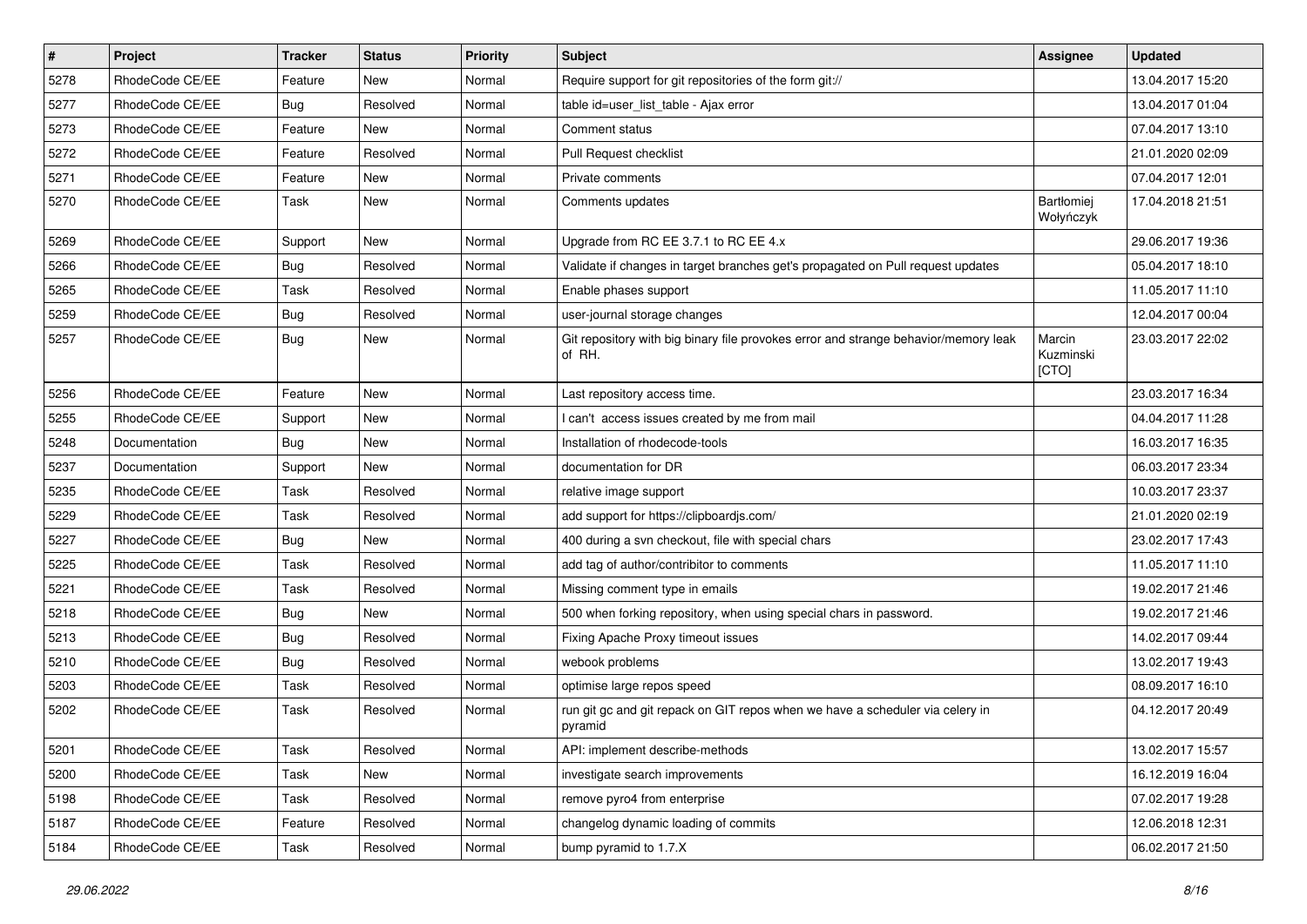| $\sharp$ | Project         | <b>Tracker</b> | <b>Status</b> | <b>Priority</b> | <b>Subject</b>                                                                                     | Assignee                     | <b>Updated</b>   |
|----------|-----------------|----------------|---------------|-----------------|----------------------------------------------------------------------------------------------------|------------------------------|------------------|
| 5164     | RhodeCode CE/EE | Bug            | Resolved      | Normal          | non-web calls are leaking session objects                                                          |                              | 13.01.2017 01:30 |
| 5153     | Documentation   | Bug            | Resolved      | Normal          | Documentation: /tmp permissions                                                                    |                              | 04.01.2017 13:02 |
| 5150     | RhodeCode CE/EE | Task           | Resolved      | Normal          | Password reset promts in my account should be hidden in accounts that are not of<br>type rhodecode | Marcin<br>Kuzminski<br>[CTO] | 02.01.2017 16:34 |
| 4678     | RhodeCode CE/EE | Task           | Resolved      | Normal          | Release 4.5.2                                                                                      |                              | 19.12.2016 17:32 |
| 4676     | RhodeCode CE/EE | Bug            | Resolved      | Normal          | Some admin passwords can make installation fail                                                    |                              | 16.12.2016 16:16 |
| 4675     | RhodeCode CE/EE | Bug            | Resolved      | Normal          | Disk free inodes are displayed incorrectly                                                         |                              | 13.12.2016 22:41 |
| 4670     | RhodeCode CE/EE | Task           | Resolved      | Normal          | Release 4.5.1                                                                                      | Marcin<br>Kuzminski<br>[CTO] | 06.12.2016 21:13 |
| 4669     | RhodeCode CE/EE | Task           | <b>New</b>    | Normal          | disable pytest sugar on nix-build                                                                  |                              | 01.12.2016 12:52 |
| 4666     | RhodeCode CE/EE | Task           | Resolved      | Normal          | Bump git and mercurial to latest versions                                                          |                              | 02.12.2016 19:01 |
| 4312     | RhodeCode CE/EE | Task           | New           | Normal          | Storage location changes                                                                           |                              | 11.07.2017 13:31 |
| 4311     | RhodeCode CE/EE | Task           | Resolved      | Normal          | Diffs feedback                                                                                     | Daniel D                     | 26.11.2016 14:10 |
| 4306     | RhodeCode CE/EE | Bug            | Resolved      | Normal          | Issue to push file with character # on a SVN                                                       |                              | 03.04.2017 16:44 |
| 4305     | RhodeCode CE/EE | Task           | Resolved      | Normal          | Meta-tagging could be excluded from limit                                                          |                              | 09.11.2016 19:27 |
| 4303     | RhodeCode CE/EE | Support        | <b>New</b>    | Normal          | rhodecode instance                                                                                 |                              | 08.11.2016 16:32 |
| 4301     | RhodeCode CE/EE | Feature        | New           | Normal          | [API] toggle force_password_reset in api for Idap users                                            |                              | 28.10.2016 15:43 |
| 4299     | RhodeCode CE/EE | Task           | New           | Normal          | TEMPLATE repo groups                                                                               |                              | 22.09.2017 10:26 |
| 4297     | RhodeCode CE/EE | Task           | Resolved      | Normal          | redo the my-pull-requests page to use the datagrid                                                 | Marcin<br>Kuzminski<br>[CTO] | 01.11.2016 09:31 |
| 4296     | RhodeCode CE/EE | <b>Bug</b>     | Resolved      | Normal          | [ee] Can not create pull requests with reviewers.                                                  | Daniel D                     | 07.11.2016 21:17 |
| 4290     | RhodeCode CE/EE | Task           | <b>New</b>    | Normal          | Allow to transplant the review status to merged commits                                            |                              | 17.04.2018 21:50 |
| 4288     | RhodeCode CE/EE | Task           | Resolved      | Normal          | [ce, ee] unify controllers that use diffs                                                          | Daniel D                     | 02.08.2017 11:41 |
| 4285     | RhodeCode CE/EE | Bug            | <b>New</b>    | Normal          | Intermittent error while trying to create or fork a repository                                     |                              | 17.10.2016 22:42 |
| 4283     | RhodeCode CE/EE | Task           | Resolved      | Normal          | bump whoosh to 2.7.4 release                                                                       |                              | 13.12.2016 21:08 |
| 4282     | RhodeCode CE/EE | Task           | Resolved      | Normal          | Add inode limit together with disk usage                                                           | Marcin<br>Kuzminski<br>[CTO] | 19.10.2016 12:18 |
| 4281     | RhodeCode CE/EE | Task           | Resolved      | Normal          | Fix docs on To `increase database performance`                                                     | Marcin<br>Kuzminski<br>[CTO] | 18.10.2016 16:39 |
| 4279     | RhodeCode CE/EE | Bug            | Resolved      | Normal          | re-captcha validation is broken                                                                    | Martin<br>Bornhold           | 26.10.2016 22:27 |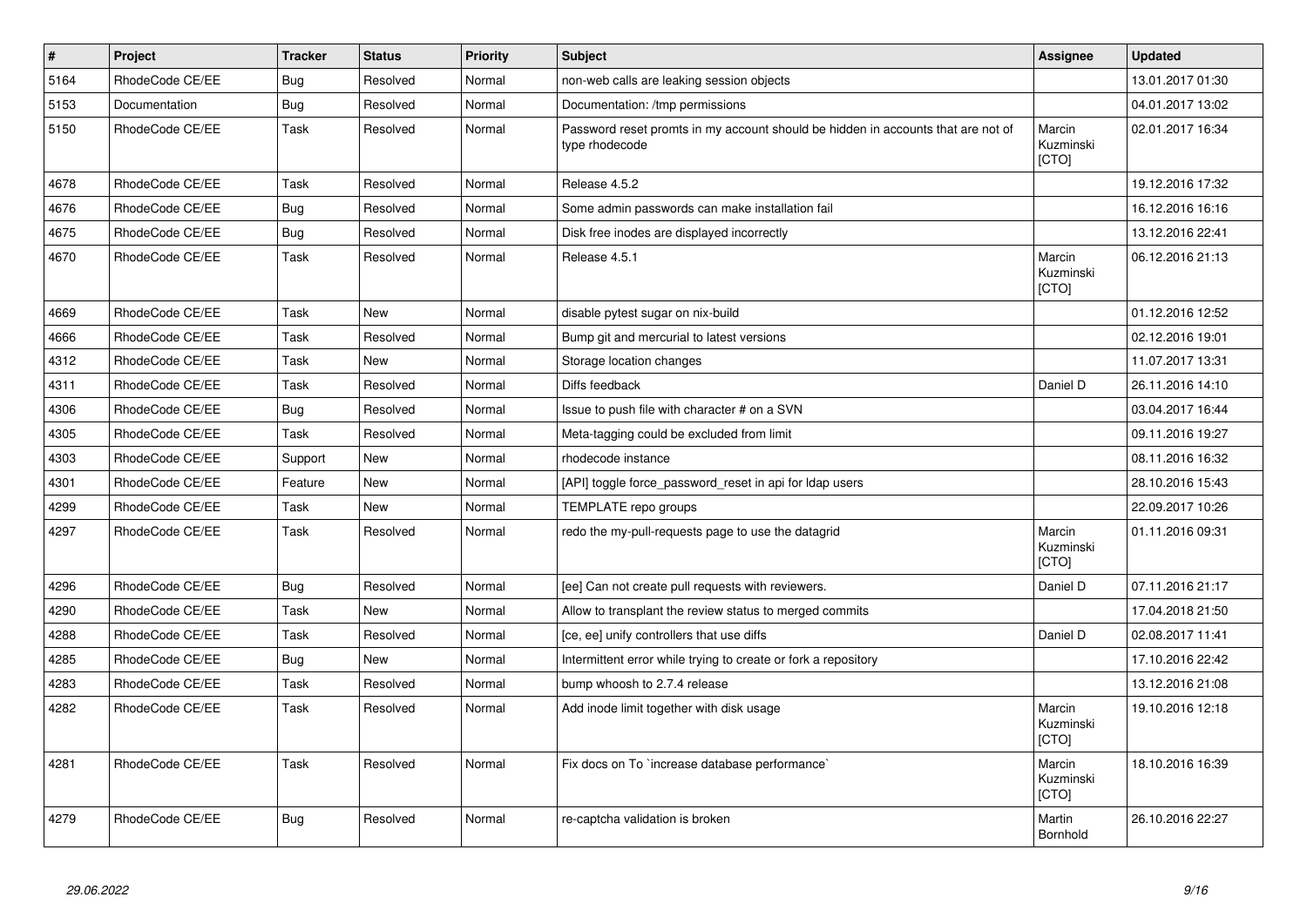| $\pmb{\#}$ | Project         | <b>Tracker</b> | <b>Status</b> | <b>Priority</b> | <b>Subject</b>                                                                                                       | <b>Assignee</b>              | <b>Updated</b>   |
|------------|-----------------|----------------|---------------|-----------------|----------------------------------------------------------------------------------------------------------------------|------------------------------|------------------|
| 4278       | RhodeCode CE/EE | Bug            | Resolved      | Normal          | [admin] Clicking the save button in admin -> settings -> issue tracker leads to<br>exception if no patterns entered. | Daniel D                     | 18.10.2016 13:38 |
| 4277       | RhodeCode CE/EE | Bug            | Resolved      | Normal          | [frontend] System info page does not work correctly in safari.                                                       | Martin<br>Bornhold           | 04.11.2016 12:08 |
| 4276       | RhodeCode CE/EE | Bug            | Resolved      | Normal          | System info page uses mercurial/git versions from RhodeCode instead of VCSServer                                     | Marcin<br>Kuzminski<br>[CTO] | 14.11.2016 21:19 |
| 4274       | RhodeCode CE/EE | Bug            | Resolved      | Normal          | 500 error when push big objects                                                                                      |                              | 13.02.2017 19:53 |
| 4272       | RhodeCode CE/EE | Feature        | New           | Normal          | Better SPAM protection                                                                                               |                              | 12.10.2016 11:14 |
| 4271       | RhodeCode CE/EE | Bug            | Resolved      | Normal          | Browsing new repository groups via SVN issue                                                                         | Martin<br>Bornhold           | 19.10.2016 11:11 |
| 4269       | RhodeCode CE/EE | Support        | Resolved      | Normal          | Allow flash messages to be permanently surpressed                                                                    | Marcin Lulek                 | 14.10.2016 12:46 |
| 4267       | RhodeCode CE/EE | Feature        | Resolved      | Normal          | [ce, ee] jira tracker integration wildcard project key support                                                       | Daniel D                     | 10.10.2016 20:13 |
| 4266       | RhodeCode CE/EE | Bug            | Resolved      | Normal          | Error 500 on integrations page after setting up Webhook                                                              |                              | 17.10.2016 15:35 |
| 4256       | RhodeCode CE/EE | Bug            | New           | Normal          | [ce, ee, ux] Source code highlight colors conflict with red/green inserted/deleted<br>blocks                         | Daniel D                     | 03.10.2016 05:00 |
| 4255       | RhodeCode CE/EE | <b>Bug</b>     | <b>New</b>    | Normal          | [translation, i18n] translation not being applied to integrations pages                                              |                              | 30.09.2016 15:56 |
| 4254       | RhodeCode CE/EE | Bug            | Resolved      | Normal          | [frontend] 500 Internal Server Error with i18n-ed pages                                                              | Lisa Quatmann                | 30.09.2016 14:38 |
| 4252       | RhodeCode CE/EE | Support        | New           | Normal          | Backup & Recovery                                                                                                    |                              | 07.10.2016 19:47 |
| 4250       | RhodeCode CE/EE | Bug            | Resolved      | Normal          | Adding a reviewer into existing PR doesn't set a reason.                                                             | Marcin<br>Kuzminski<br>[CTO] | 07.10.2016 20:05 |
| 4247       | RhodeCode CE/EE | Bug            | Resolved      | Normal          | [vcs] Using current time as timestamp during archive creating leads to changing<br>hashes                            | Martin<br>Bornhold           | 28.09.2016 12:07 |
| 4246       | RhodeCode CE/EE | Task           | New           | Normal          | [ce, ee, vcs, git] add tests for annotated git tags                                                                  | Daniel D                     | 13.02.2018 18:03 |
| 4245       | RhodeCode CE/EE | Task           | Resolved      | Normal          | Convert control command to use http mode by default                                                                  | Marcin<br>Kuzminski<br>[CTO] | 14.10.2016 16:13 |
| 4244       | RhodeCode CE/EE | Support        | Resolved      | Normal          | mod day syn template error when using auth realm with spaces in it                                                   | Martin<br>Bornhold           | 28.09.2016 12:07 |
| 4238       | RhodeCode CE/EE | Task           | Resolved      | Normal          | default reviewers updates                                                                                            | Daniel D                     | 06.10.2016 14:26 |
| 4237       | RhodeCode CE/EE | Task           | Resolved      | Normal          | Enable HTTP support                                                                                                  | Martin<br>Bornhold           | 12.10.2016 11:51 |
| 4234       | RhodeCode CE/EE | Task           | New           | Normal          | prepare and test RhodeCode VM image for AWS                                                                          | Marcin Lulek                 | 11.07.2017 13:32 |
| 4232       | RhodeCode CE/EE | Feature        | New           | Normal          | [ce, ee, pr, compare] redo diffs, support side by side diffs, html diffs                                             | Daniel D                     | 25.10.2016 15:40 |
| 4227       | RhodeCode CE/EE | Support        | Resolved      | Normal          | VBScript files detected as text/plain - no syntax highlighting                                                       |                              | 14.09.2016 22:38 |
| 4226       | RhodeCode CE/EE | Feature        | New           | Normal          | [settings, system info] add VCS and Channelstream status to System Info                                              |                              | 14.09.2016 16:45 |
| 4225       | RhodeCode CE/EE | Feature        | Resolved      | Normal          | [ce, ee] repo group integrations cascade to child repo groups                                                        | Daniel D                     | 14.09.2016 11:12 |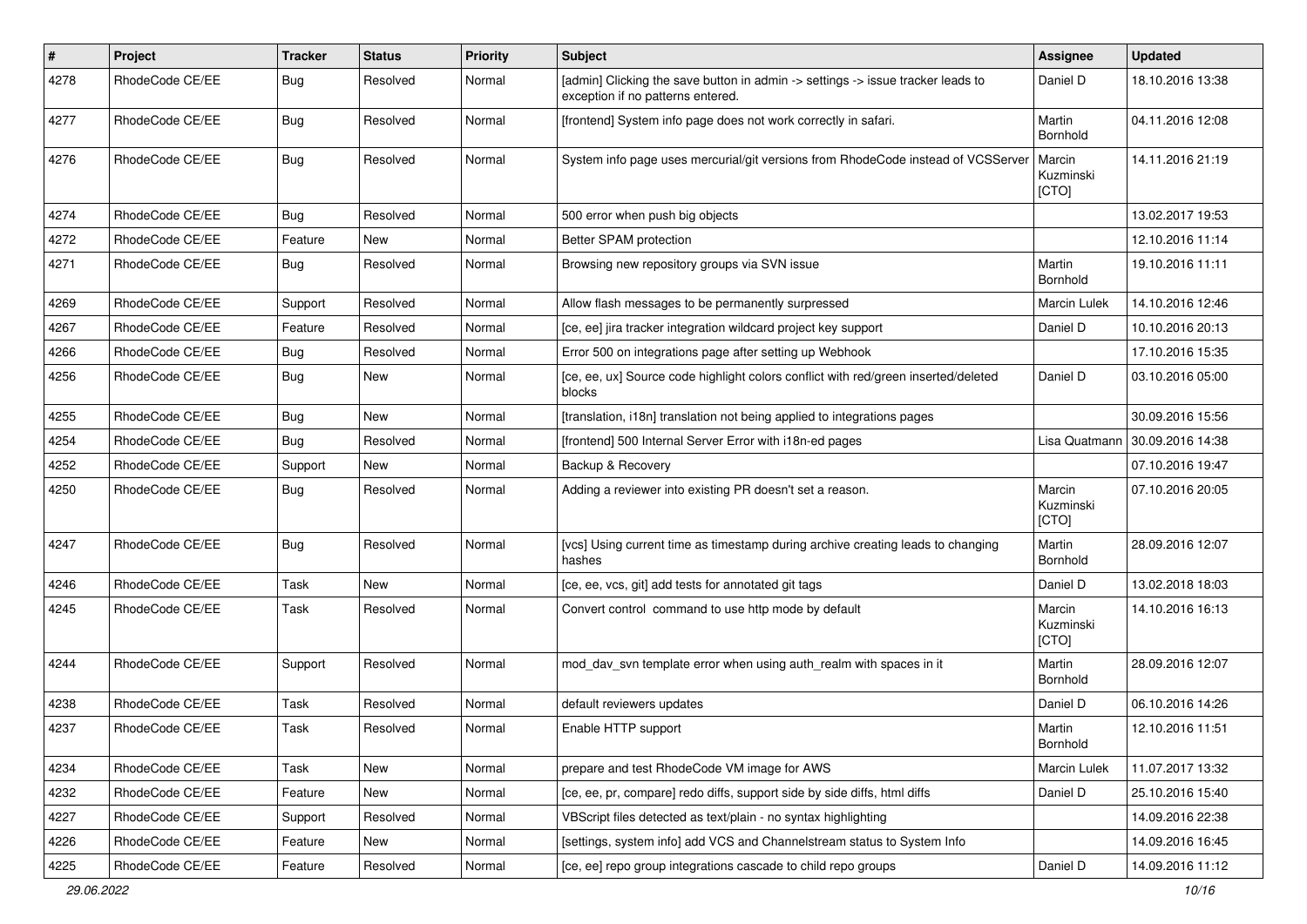| $\vert$ # | Project         | <b>Tracker</b> | <b>Status</b> | <b>Priority</b> | Subject                                                                                              | <b>Assignee</b>              | <b>Updated</b>   |
|-----------|-----------------|----------------|---------------|-----------------|------------------------------------------------------------------------------------------------------|------------------------------|------------------|
| 4224      | RhodeCode CE/EE | Bug            | Resolved      | Normal          | [docs] update docs re: removing old instances when switching editions                                | Lisa Quatmann                | 11.10.2016 15:36 |
| 4222      | RhodeCode CE/EE | Feature        | <b>New</b>    | Normal          | Configurable detection of READMEs                                                                    |                              | 09.09.2016 10:05 |
| 4219      | RhodeCode CE/EE | Feature        | Resolved      | Normal          | [ce, ee] Add mandatory reviewers for pull requests                                                   | Marcin<br>Kuzminski<br>[CTO] | 20.06.2017 15:23 |
| 4216      | RhodeCode CE/EE | Task           | <b>New</b>    | Normal          | [ux, renderers] implement consistent rendering for text fields                                       |                              | 06.09.2016 11:46 |
| 4211      | RhodeCode CE/EE | Feature        | Resolved      | Normal          | [ce, ee] increase webhook flexibility                                                                | Marcin<br>Kuzminski<br>[CTO] | 20.06.2022 10:55 |
| 4208      | RhodeCode CE/EE | Bug            | <b>New</b>    | Normal          | [ce, ee] test errors get hidden by error page                                                        | Daniel D                     | 14.09.2016 12:00 |
| 4207      | RhodeCode CE/EE | Feature        | Resolved      | Normal          | Support for obsolescence markers in changelog UI                                                     |                              | 19.05.2017 16:14 |
| 4203      | RhodeCode CE/EE | Task           | Resolved      | Normal          | Get rid of svn.proxy.parent_path_root, and replace it with reading storage location<br>from Database | Martin<br>Bornhold           | 22.09.2016 14:31 |
| 4202      | RhodeCode CE/EE | Task           | Resolved      | Normal          | Polish the 503.html page                                                                             | Daniel D                     | 30.08.2016 23:54 |
| 4197      | RhodeCode CE/EE | Task           | New           | Normal          | [ce, ee] get list of users with their permissions to a repository                                    | Daniel D                     | 22.09.2017 10:30 |
| 4194      | RhodeCode CE/EE | Task           | Resolved      | Normal          | move svn http backend out of labs into a real VCS settings                                           | Lisa Quatmann                | 14.09.2016 23:16 |
| 4193      | RhodeCode CE/EE | Feature        | In Progress   | Normal          | Improve Filter Functionality in the Change Log                                                       | Marcin<br>Kuzminski<br>[CTO] | 22.09.2017 10:25 |
| 4192      | RhodeCode CE/EE | Feature        | Resolved      | Normal          | [ce, ee] slack/hipchat integrations group commits by branch pushed                                   |                              | 09.09.2016 19:01 |
| 4191      | RhodeCode CE/EE | Feature        | <b>New</b>    | Normal          | Add custom Image logo option to header                                                               |                              | 22.08.2016 14:49 |
| 4190      | RhodeCode CE/EE | <b>Bug</b>     | New           | Normal          | [tests] fix or remove rst xss inline test                                                            |                              | 22.08.2016 12:15 |
| 4189      | RhodeCode CE/EE | Bug            | New           | Normal          | [tests, git] count of commit ids is different for git than hg when comparing remote                  |                              | 22.08.2016 12:34 |
| 4188      | RhodeCode CE/EE | Bug            | <b>New</b>    | Normal          | [tests, svn] changeset tests produce different results for svn                                       |                              | 22.08.2016 09:54 |
| 4183      | RhodeCode CE/EE | Feature        | Resolved      | Normal          | Different roles for PR reviewers                                                                     | Daniel D                     | 12.10.2020 23:13 |
| 4182      | RhodeCode CE/EE | Feature        | <b>New</b>    | Normal          | add direct link from notification to corresponding PR                                                |                              | 19.08.2016 12:35 |
| 4181      | RhodeCode CE/EE | Task           | Resolved      | Normal          | Integrations: allow root repos only integrations                                                     | Daniel D                     | 31.08.2016 17:44 |
| 4180      | RhodeCode CE/EE | Task           | Resolved      | Normal          | integrations: possible limit the updates sent                                                        | Daniel D                     | 22.08.2016 12:22 |
| 4179      | RhodeCode CE/EE | Task           | <b>New</b>    | Normal          | [ce, ee] refine perms summary list                                                                   | Daniel D                     | 14.09.2016 12:09 |
| 4178      | RhodeCode CE/EE | Bug            | Resolved      | Normal          | RhodeCode EE OVA VM wont run on a ESX 6.0 host                                                       | Marcin<br>Kuzminski<br>[CTO] | 15.09.2016 13:25 |
| 4175      | RhodeCode CE/EE | Feature        | Resolved      | Normal          | [ce, ee] repo group integrations                                                                     | Daniel D                     | 16.08.2016 20:00 |
| 4169      | RhodeCode CE/EE | Task           | Resolved      | Normal          | re-architecture celery support                                                                       |                              | 17.11.2017 19:21 |
| 4163      | RhodeCode CE/EE | Task           | New           | Normal          | [ce, ee] celery refactor + upgrade                                                                   |                              | 15.08.2016 12:32 |
| 4157      | RhodeCode CE/EE | Feature        | New           | Normal          | [integrations] Integrate with industry standard SW development tools                                 | Daniel D                     | 08.08.2016 12:55 |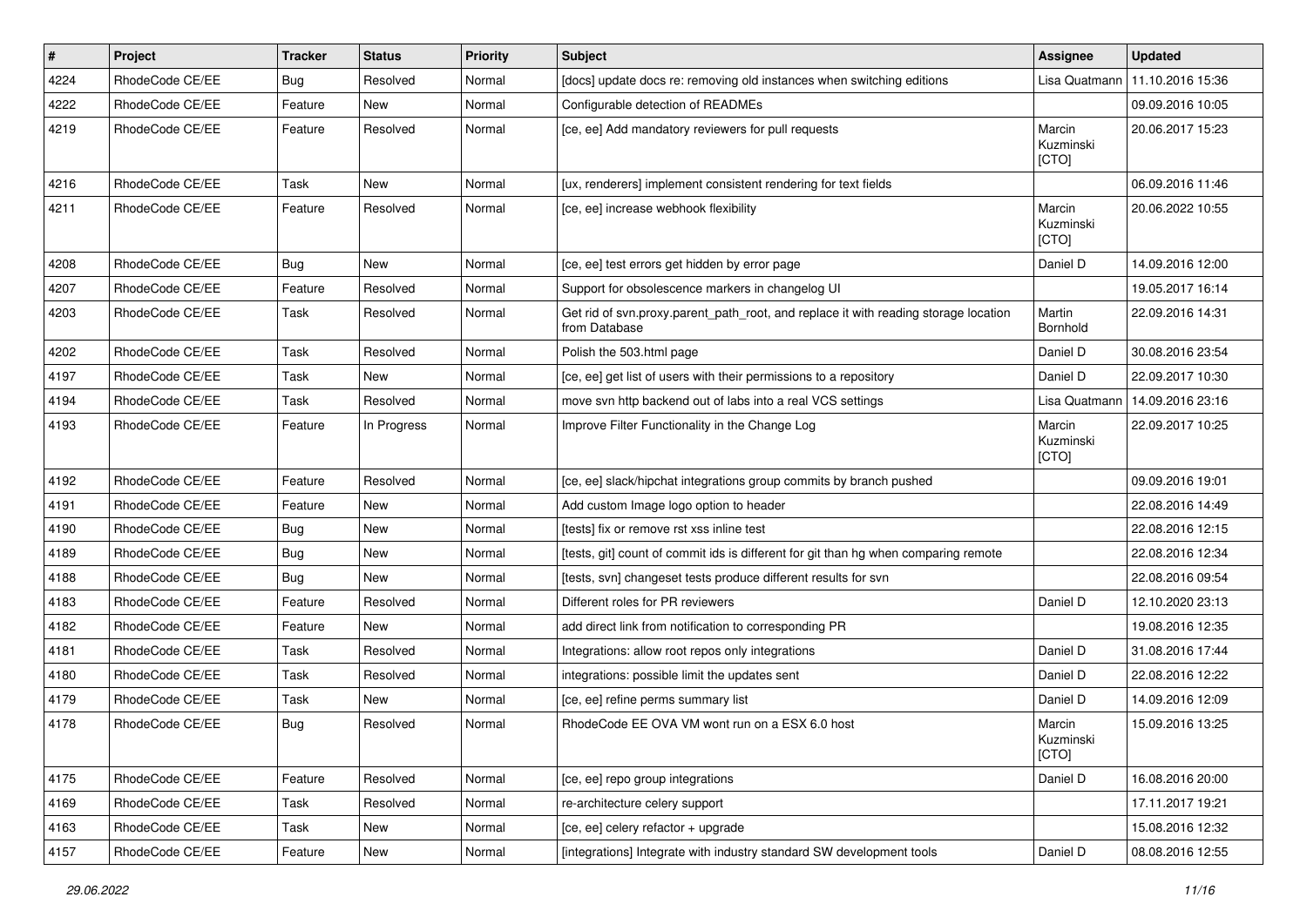| $\vert$ # | Project              | Tracker    | <b>Status</b> | <b>Priority</b> | Subject                                                                                               | <b>Assignee</b>              | <b>Updated</b>   |
|-----------|----------------------|------------|---------------|-----------------|-------------------------------------------------------------------------------------------------------|------------------------------|------------------|
| 4153      | RhodeCode CE/EE      | Task       | Resolved      | Normal          | Optimize readme fetching by changing the system of readme detection                                   | Johannes<br>Bornhold         | 09.09.2016 10:17 |
| 4151      | RhodeCode CE/EE      | Task       | Resolved      | Normal          | [packaging] Subversion to current 1.9.X                                                               |                              | 09.09.2016 10:18 |
| 4147      | RhodeCode CE/EE      | Task       | New           | Normal          | [ce, ee, docs] Events documentation                                                                   | Daniel D                     | 15.08.2016 12:33 |
| 4144      | RhodeCode CE/EE      | Feature    | <b>New</b>    | Normal          | [ux] improve enable/disable of notifications                                                          |                              | 02.08.2016 17:19 |
| 4140      | RhodeCode CE/EE      | Task       | Resolved      | Normal          | Check middleware chain status, and Verify that special middleware is catching<br>exceptions correctly |                              | 23.08.2016 12:13 |
| 4121      | RhodeCode CE/EE      | <b>Bug</b> | Resolved      | Normal          | [ce, ee] server announcement has extra margin                                                         | Lisa Quatmann                | 26.09.2016 14:00 |
| 4120      | RhodeCode CE/EE      | Task       | New           | Normal          | [ce] replace get_repo_nodes api                                                                       | Daniel D                     | 17.04.2018 21:49 |
| 4110      | RhodeCode CE/EE      | Bug        | In Progress   | Normal          | [ce, ee] repos can be named _admin, _static                                                           | Daniel D                     | 20.07.2016 19:51 |
| 4109      | RhodeCode CE/EE      | Bug        | New           | Normal          | [files] The "switch to commit" widget is broken after using browser back button                       |                              | 17.04.2018 21:50 |
| 4108      | RhodeCode CE/EE      | Task       | Resolved      | Normal          | Release 4.2.2                                                                                         |                              | 14.10.2016 13:08 |
| 4092      | RhodeCode CE/EE      | <b>Bug</b> | Feedback      | Normal          | [ce, ee] Redmine/JIRA integrations - smart commits                                                    | Daniel D                     | 21.07.2016 12:59 |
| 4091      | RhodeCode CE/EE      | <b>Bug</b> | Resolved      | Normal          | [ce, ee] Redmine integration blocks for 30 seconds if redmine server not available                    | Daniel D                     | 15.07.2016 12:26 |
| 4090      | RhodeCode CE/EE      | <b>Bug</b> | Resolved      | Normal          | test ticket                                                                                           |                              | 09.03.2021 20:39 |
| 4089      | RhodeCode CE/EE      | Bug        | Resolved      | Normal          | svn repository does not exist                                                                         |                              | 12.06.2018 12:29 |
| 4081      | RhodeCode CE/EE      | Support    | Resolved      | Normal          | Receiving server 500 error when trying to clone repo from windows client using<br>eclipse             |                              | 12.07.2016 14:30 |
| 4074      | RhodeCode CE/EE      | Feature    | New           | Normal          | Edit review comment                                                                                   | Bartłomiej<br>Wołyńczyk      | 17.04.2018 21:51 |
| 4071      | RhodeCode Appenlight | Feature    | <b>New</b>    | Normal          | Allow for easy out-out of assigned permissions                                                        |                              | 05.07.2016 10:14 |
| 4065      | RhodeCode CE/EE      | <b>Bug</b> | Resolved      | Normal          | [ux, login] 404 on login after comment attempt                                                        | Marcin<br>Kuzminski<br>[CTO] | 04.07.2016 00:40 |
| 4064      | RhodeCode Appenlight | Feature    | New           | Normal          | Create a multiple action feature for Reports and Logs lists                                           |                              | 30.06.2016 15:18 |
| 4063      | RhodeCode Appenlight | Feature    | New           | Normal          | add option to specify custom value in dashboard select                                                |                              | 30.06.2016 15:17 |
| 4062      | RhodeCode Appenlight | Feature    | New           | Normal          | A way to see browser breakdown for an error                                                           |                              | 30.06.2016 15:16 |
| 4061      | RhodeCode Appenlight | Feature    | New           | Normal          | Timezone for applications                                                                             |                              | 30.06.2016 15:16 |
| 4060      | RhodeCode Appenlight | Feature    | New           | Normal          | Replayable requests                                                                                   |                              | 30.06.2016 15:15 |
| 4059      | RhodeCode Appenlight | Feature    | New           | Normal          | Server Monitoring                                                                                     |                              | 30.06.2016 15:15 |
| 4057      | RhodeCode Appenlight | Feature    | New           | Normal          | Negation option for search filter                                                                     |                              | 30.06.2016 15:12 |
| 4056      | RhodeCode Appenlight | Feature    | New           | Normal          | Optionally allow to filter graphs per machine in dashboard                                            |                              | 30.06.2016 15:12 |
| 4052      | RhodeCode Appenlight | Task       | New           | Normal          | release fixes                                                                                         | Marcin Lulek                 | 29.06.2016 12:14 |
| 4051      | RhodeCode CE/EE      | Task       | New           | Normal          | [ux, renderering] Consistent formatting on text fields.                                               |                              | 22.09.2017 10:27 |
| 4045      | RhodeCode CE/EE      | Task       | New           | Normal          | File permissions                                                                                      |                              | 17.04.2018 21:49 |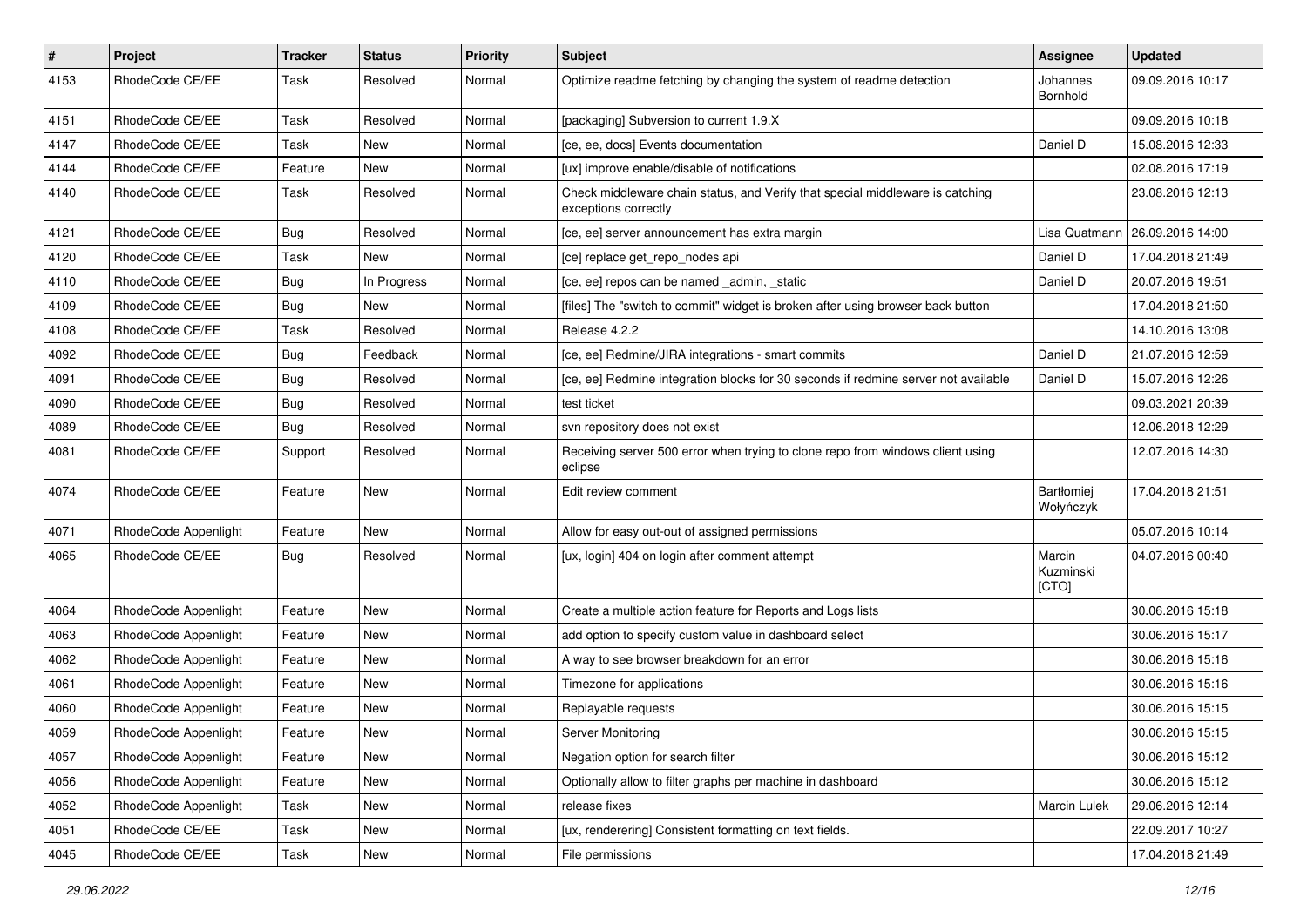| $\pmb{\#}$ | Project              | <b>Tracker</b> | <b>Status</b> | <b>Priority</b> | Subject                                                                             | Assignee                     | <b>Updated</b>   |
|------------|----------------------|----------------|---------------|-----------------|-------------------------------------------------------------------------------------|------------------------------|------------------|
| 4044       | RhodeCode CE/EE      | Feature        | Resolved      | Normal          | <b>Branch permissions</b>                                                           |                              | 30.08.2018 09:48 |
| 4036       | RhodeCode CE/EE      | Bug            | Resolved      | Normal          | encrypted clone_uri can throw unicodeerror after key change                         | Marcin<br>Kuzminski<br>[CTO] | 27.06.2016 19:38 |
| 4035       | RhodeCode CE/EE      | <b>Bug</b>     | In Progress   | Normal          | failed to create whoosh index                                                       | Marcin<br>Kuzminski<br>[CTO] | 06.07.2016 00:04 |
| 4003       | RhodeCode CE/EE      | Task           | Resolved      | Normal          | User personal repository groups improvements                                        |                              | 07.11.2016 16:12 |
| 4000       | RhodeCode CE/EE      | Feature        | New           | Normal          | Make compare more functional                                                        | Marcin<br>Kuzminski<br>[CTO] | 18.11.2017 19:11 |
| 3999       | RhodeCode CE/EE      | Feature        | Resolved      | Normal          | Add `send account information` to user creation page                                |                              | 28.06.2016 15:22 |
| 3994       | RhodeCode Appenlight | Bug            | <b>New</b>    | Normal          | during setup, user is given option to make admin account even if one does not exist |                              | 08.06.2016 12:44 |
| 3991       | RhodeCode Appenlight | Bug            | Resolved      | Normal          | report logs need upper margin                                                       |                              | 21.06.2016 18:55 |
| 3990       | RhodeCode Appenlight | Bug            | New           | Normal          | some dashboard builder buttons are up against fields                                |                              | 07.06.2016 12:01 |
| 3989       | RhodeCode Appenlight | <b>Bug</b>     | Resolved      | Normal          | even up report spacing                                                              |                              | 21.06.2016 18:55 |
| 3987       | RhodeCode Appenlight | Bug            | New           | Normal          | adjust footer so it's consistent with the website footer                            |                              | 15.06.2016 10:20 |
| 3986       | RhodeCode Appenlight | Bug            | <b>New</b>    | Normal          | table headers should be left aligned                                                |                              | 07.06.2016 11:53 |
| 3981       | RhodeCode CE/EE      | Feature        | Resolved      | Normal          | Add cloud hosting like Gitlab, GitHub                                               |                              | 02.03.2020 09:14 |
| 3980       | RhodeCode CE/EE      | Feature        | New           | Normal          | Add CI engine                                                                       |                              | 05.06.2016 21:32 |
| 3979       | RhodeCode CE/EE      | Feature        | <b>New</b>    | Normal          | Add kanban board                                                                    |                              | 05.06.2016 21:20 |
| 3978       | RhodeCode CE/EE      | Feature        | New           | Normal          | Add bug tracker                                                                     |                              | 05.06.2016 21:20 |
| 3977       | RhodeCode CE/EE      | Feature        | New           | Normal          | Wiki                                                                                |                              | 05.06.2016 21:11 |
| 3971       | RhodeCode CE/EE      | Bug            | Resolved      | Normal          | [ce, vcs] Merge requests/Pull requests failing due to rebase problem                | Johannes<br>Bornhold         | 19.07.2016 15:54 |
| 3967       | RhodeCode CE/EE      | Support        | In Progress   | Normal          | Server 500 error                                                                    |                              | 11.08.2016 13:39 |
| 3963       | RhodeCode CE/EE      | Bug            | New           | Normal          | [ce] Getting a newly added repo via remap/rescan via api gives no data              |                              | 27.05.2016 05:02 |
| 3956       | RhodeCode CE/EE      | <b>Bug</b>     | New           | Normal          | [ce] - svn commit with all 'None' properties (author, message, etc.)                |                              | 23.05.2016 17:22 |
| 3950       | RhodeCode CE/EE      | Bug            | Resolved      | Normal          | [ce, ee] trying to merge pr against a deleted branch/bookmark breaks the pr page    | Martin<br>Bornhold           | 27.10.2016 16:12 |
| 3939       | RhodeCode CE/EE      | <b>Bug</b>     | New           | Normal          | [ux] changelog filter blank after going back in browser                             |                              | 18.05.2016 14:50 |
| 3923       | RhodeCode CE/EE      | Bug            | New           | Normal          | odd exception on running internal-code                                              |                              | 09.08.2016 10:54 |
| 3922       | RhodeCode CE/EE      | Bug            | New           | Normal          | svn backend returns different diff to git/hg backends                               |                              | 11.05.2016 14:29 |
| 3556       | RhodeCode CE/EE      | Task           | Resolved      | Normal          | Disable and rename initial_repo_scan flag                                           | Marcin<br>Kuzminski<br>[CTO] | 22.04.2016 14:33 |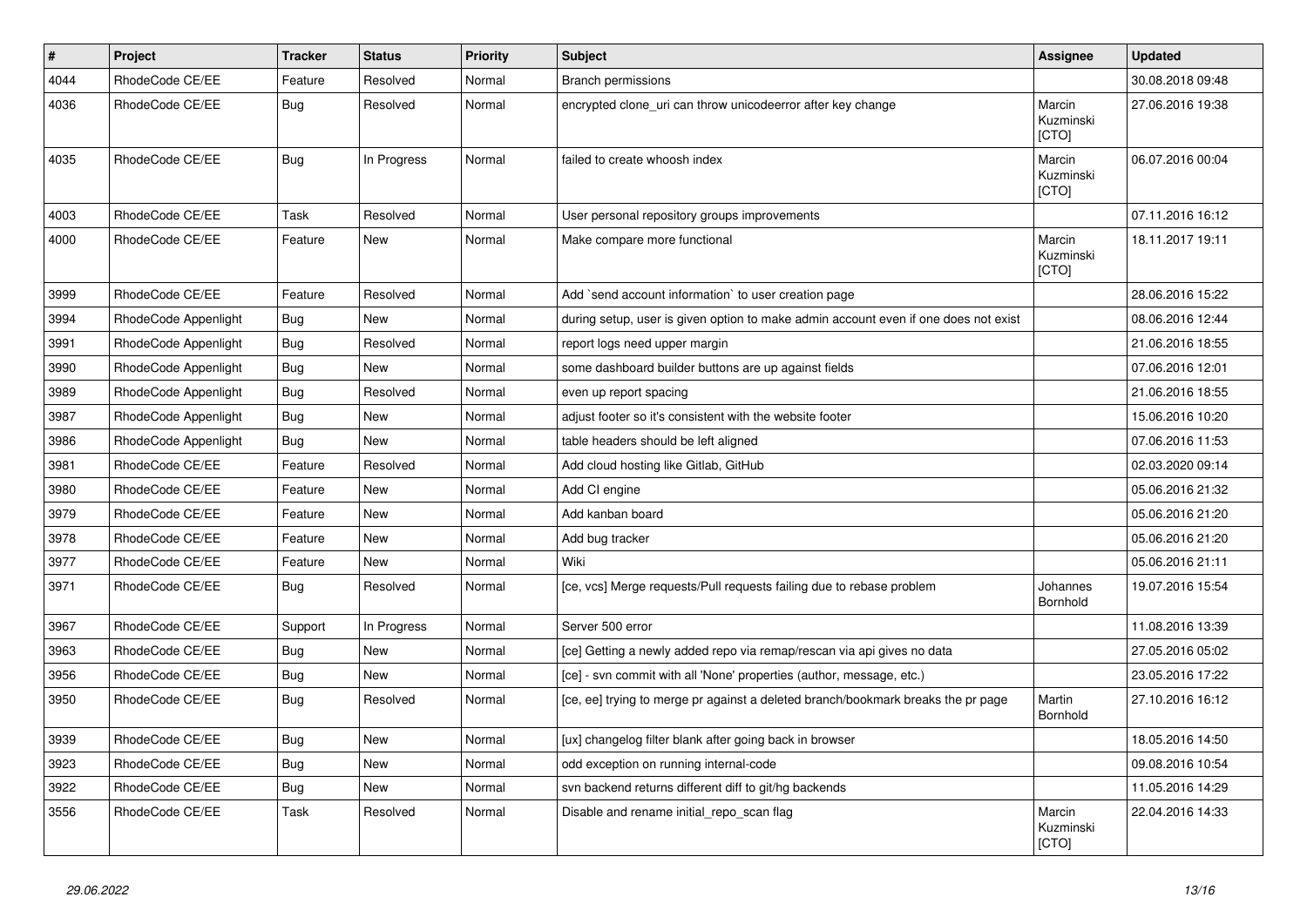| $\vert$ # | Project         | <b>Tracker</b> | <b>Status</b> | <b>Priority</b> | <b>Subject</b>                                                                                | Assignee                     | <b>Updated</b>   |
|-----------|-----------------|----------------|---------------|-----------------|-----------------------------------------------------------------------------------------------|------------------------------|------------------|
| 3555      | RhodeCode CE/EE | <b>Bug</b>     | Resolved      | Normal          | Then disabled repo location change the panel should explicitly state that it's disabled       |                              | 25.04.2016 10:34 |
| 3549      | RhodeCode CE/EE | Bug            | Resolved      | Normal          | [4.0.0 regression], file source links use last commit id instead of current commit id         | Marcin<br>Kuzminski<br>[CTO] | 21.04.2016 16:10 |
| 3504      | RhodeCode CE/EE | Task           | In Progress   | Normal          | [routing] Move static assets under a common prefix                                            |                              | 19.07.2016 12:27 |
| 3488      | RhodeCode CE/EE | Bug            | Resolved      | Normal          | [frontend, styling] update icon font                                                          | Lisa Quatmann                | 04.10.2016 13:27 |
| 3486      | RhodeCode CE/EE | Feature        | New           | Normal          | expose origin of permission in perm dict for users                                            |                              | 06.06.2016 10:54 |
| 3484      | RhodeCode CE/EE | Task           | New           | Normal          | oauth: reduce required permissions for 3rd party                                              |                              | 13.04.2016 12:33 |
| 3483      | RhodeCode CE/EE | Bug            | New           | Normal          | oauth: disable 3rd party registration if RhodeCode registration is disabled                   | Marcin<br>Kuzminski<br>[CTO] | 13.04.2016 12:13 |
| 3472      | RhodeCode CE/EE | Feature        | <b>New</b>    | Normal          | Expose unified hooks that can be used in SSH backend                                          |                              | 14.04.2016 17:54 |
| 3460      | RhodeCode CE/EE | Feature        | <b>New</b>    | Normal          | [ux, frontend] hide "show more" button when there is nothing more to show                     |                              | 11.04.2016 13:37 |
| 3455      | RhodeCode CE/EE | Feature        | New           | Normal          | [ux] commit message search should render entire commit message                                |                              | 07.04.2016 17:50 |
| 3454      | RhodeCode CE/EE | Task           | Feedback      | Normal          | [ce/ee] visually differentiate the two editions                                               | Marcin<br>Kuzminski<br>[CTO] | 10.08.2016 03:30 |
| 3441      | RhodeCode CE/EE | Bug            | <b>New</b>    | Normal          | [ux] clicking on line in file view scrolls to that line                                       |                              | 05.04.2016 13:35 |
| 3440      | RhodeCode CE/EE | Feature        | New           | Normal          | [design, ux] mock-up user interface for adding a branch/bookmark                              |                              | 05.04.2016 09:21 |
| 3382      | RhodeCode CE/EE | <b>Bug</b>     | New           | Normal          | download superrepo with subrepos                                                              |                              | 25.03.2016 01:30 |
| 3377      | RhodeCode CE/EE | Task           | New           | Normal          | extra fields types extensions                                                                 |                              | 24.03.2016 15:23 |
| 3376      | RhodeCode CE/EE | Task           | New           | Normal          | Repo action plugins                                                                           |                              | 24.03.2016 15:21 |
| 3373      | RhodeCode CE/EE | Feature        | New           | Normal          | Allow to create Bookmarks and Branches from UI                                                |                              | 05.04.2016 09:21 |
| 3362      | RhodeCode CE/EE | Task           | New           | Normal          | auth-plugins, indicate visually that plugin is turned on but NOT enabled                      |                              | 22.03.2016 19:03 |
| 3357      | RhodeCode CE/EE | Bug            | Resolved      | Normal          | switch to sometimes fails to load files metadata                                              |                              | 30.03.2016 10:56 |
| 3351      | RhodeCode CE/EE | <b>Bug</b>     | New           | Normal          | Duplicate IP whitelist entry shows error flash                                                |                              | 21.03.2016 15:54 |
| 3334      | RhodeCode CE/EE | Bug            | New           | Normal          | Attempt to edit .coveragerc through the online file editor                                    |                              | 17.03.2016 13:49 |
| 3333      | RhodeCode Tools | Task           | New           | Normal          | Create rhodecode-tools backup command for backup of RhodeCode Enterprise                      |                              | 17.03.2016 12:43 |
| 3332      | RhodeCode CE/EE | Support        | <b>New</b>    | Normal          | LDAP settings page: Add button "test connection"                                              |                              | 17.03.2016 10:23 |
| 3261      | RhodeCode CE/EE | Task           | New           | Normal          | mousetrap.js bump to latest 1.5.X version                                                     |                              | 17.03.2016 12:52 |
| 3260      | RhodeCode CE/EE | Task           | New           | Normal          | api: expose get_repo_node method                                                              |                              | 17.03.2016 12:56 |
| 3250      | RhodeCode CE/EE | <b>Bug</b>     | New           | Normal          | Posting a comment message is very slow !                                                      |                              | 17.03.2016 12:57 |
| 3239      | RhodeCode CE/EE | Task           | Resolved      | Normal          | Catch all route for repo page or repo group page is always executing checks for<br>every page |                              | 21.04.2016 11:30 |
| 3093      | Documentation   | Task           | New           | Normal          | [API] - update hg/git update pr API. Auto updates PR on push                                  | <b>Brian Butler</b>          | 01.07.2016 14:15 |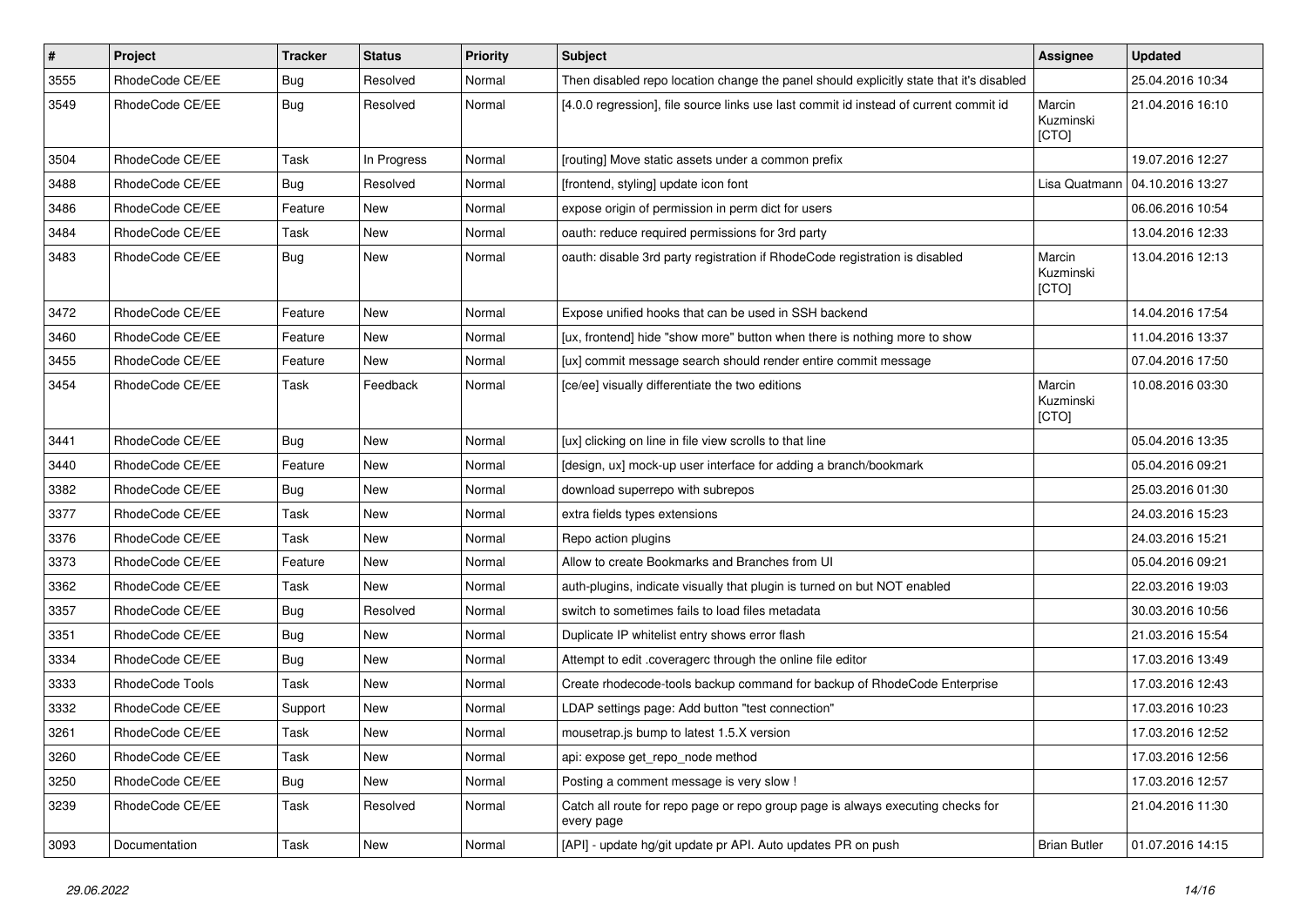| $\pmb{\#}$ | Project         | <b>Tracker</b> | <b>Status</b> | <b>Priority</b> | <b>Subject</b>                                                           | <b>Assignee</b>              | <b>Updated</b>   |
|------------|-----------------|----------------|---------------|-----------------|--------------------------------------------------------------------------|------------------------------|------------------|
| 3092       | Documentation   | Task           | New           | Normal          | [RCE, ini] - doc available settings + check tender with Gemalto hacks    | <b>Brian Butler</b>          | 01.07.2016 14:15 |
| 3022       | RhodeCode CE/EE | Bug            | <b>New</b>    | Normal          | SVN support with repositories groups                                     |                              | 26.07.2016 18:25 |
| 2944       | RhodeCode CE/EE | Task           | New           | Normal          | Bump gunicorn to 19.4 version                                            |                              | 17.03.2016 12:58 |
| 2882       | RhodeCode CE/EE | Feature        | New           | Normal          | Bulk comment submit                                                      |                              | 17.03.2016 17:50 |
| 2844       | RhodeCode CE/EE | Task           | <b>New</b>    | Normal          | Update Bcrypt to a maintained version                                    |                              | 17.02.2018 20:37 |
| 2817       | RhodeCode CE/EE | Feature        | Resolved      | Normal          | Make largefiles downloadable from the interface                          |                              | 27.03.2017 14:04 |
| 2744       | RhodeCode CE/EE | Task           | Resolved      | Normal          | Deprecating Internet Explorer                                            |                              | 06.07.2016 12:04 |
| 2539       | RhodeCode CE/EE | Feature        | Feedback      | Normal          | Recursive deletion of resources                                          |                              | 20.04.2016 08:52 |
| 2264       | RhodeCode CE/EE | Bug            | Resolved      | Normal          | New user password change doesn't actually require a password change.     |                              | 12.08.2016 16:01 |
| 1457       | RhodeCode CE/EE | Feature        | New           | Normal          | add allow permissions inheritance on repo groups                         |                              | 22.09.2017 10:27 |
| 1404       | RhodeCode CE/EE | Bug            | Resolved      | Normal          | clone of really huge git repo (4gb) causes pyro to explode               |                              | 07.02.2017 14:52 |
| 1131       | RhodeCode CE/EE | Feature        | Resolved      | Normal          | Implement default reviewers for code review                              | Daniel D                     | 21.09.2016 18:28 |
| 1055       | RhodeCode CE/EE | Feature        | Resolved      | Normal          | [pr, vcs] Expose the shadow repository of a pull request                 | Martin<br>Bornhold           | 26.10.2016 10:33 |
| 737        | Documentation   | Task           | New           | Normal          | What is an extra field and how do you add it?                            |                              | 01.07.2016 14:15 |
| 687        | Documentation   | Feature        | <b>New</b>    | Normal          | [Integraton ]- Elastic search integration                                | <b>Brian Butler</b>          | 01.07.2016 14:15 |
| 682        | Documentation   | Task           | New           | Normal          | Error Msg guide                                                          | <b>Brian Butler</b>          | 01.07.2016 14:15 |
| 659        | Documentation   | Feature        | <b>New</b>    | Normal          | Peer to Peer Failover                                                    | <b>Brian Butler</b>          | 01.07.2016 14:15 |
| 148        | RhodeCode CE/EE | Feature        | New           | Normal          | [comments] Add per file and multiline comments in a changeset            |                              | 25.05.2016 10:20 |
| 5643       | RhodeCode CE/EE | Feature        | Resolved      | Low             | jump to bottom of review                                                 |                              | 30.04.2021 08:53 |
| 5613       | RhodeCode CE/EE | Feature        | <b>New</b>    | Low             | Feature Request: Issue tracker link in new tab/window                    |                              | 03.10.2021 23:25 |
| 5612       | RhodeCode CE/EE | Bug            | New           | Low             | CPU cores getting maxed out by VCSServer on Repository Size request      |                              | 03.10.2021 23:25 |
| 5598       | Documentation   | Bug            | <b>New</b>    | Low             | Typo in force delete command                                             |                              | 19.03.2020 20:10 |
| 5575       | RhodeCode CE/EE | Bug            | Resolved      | Low             | Filtering username containing '-' does not work in Admin audit log panel |                              | 20.01.2020 10:04 |
| 5558       | RhodeCode CE/EE | Bug            | Resolved      | Low             | Commit compare window covers text                                        |                              | 08.07.2019 18:12 |
| 5536       | RhodeCode CE/EE | Feature        | Resolved      | Low             | Ability to disable server-side SSH key generation                        |                              | 28.02.2019 13:52 |
| 5522       | RhodeCode CE/EE | Bug            | Resolved      | Low             | vcsserver fails when url contains extra "/"                              |                              | 28.02.2019 13:52 |
| 5460       | RhodeCode CE/EE | <b>Bug</b>     | New           | Low             | Repo creation stuck when remote clone returns partial http code 500      |                              | 06.07.2018 19:14 |
| 5442       | RhodeCode CE/EE | Feature        | Resolved      | Low             | Preview of Jupyter notebooks                                             | Marcin<br>Kuzminski<br>[CTO] | 16.01.2019 16:33 |
| 5441       | RhodeCode CE/EE | Feature        | New           | Low             | Some files not parsed as XML files                                       | Marcin<br>Kuzminski<br>[CTO] | 12.06.2018 12:23 |
| 5439       | Documentation   | Bug            | New           | Low             | JIRA Integration description: Wrong sample link                          |                              | 14.02.2018 14:25 |